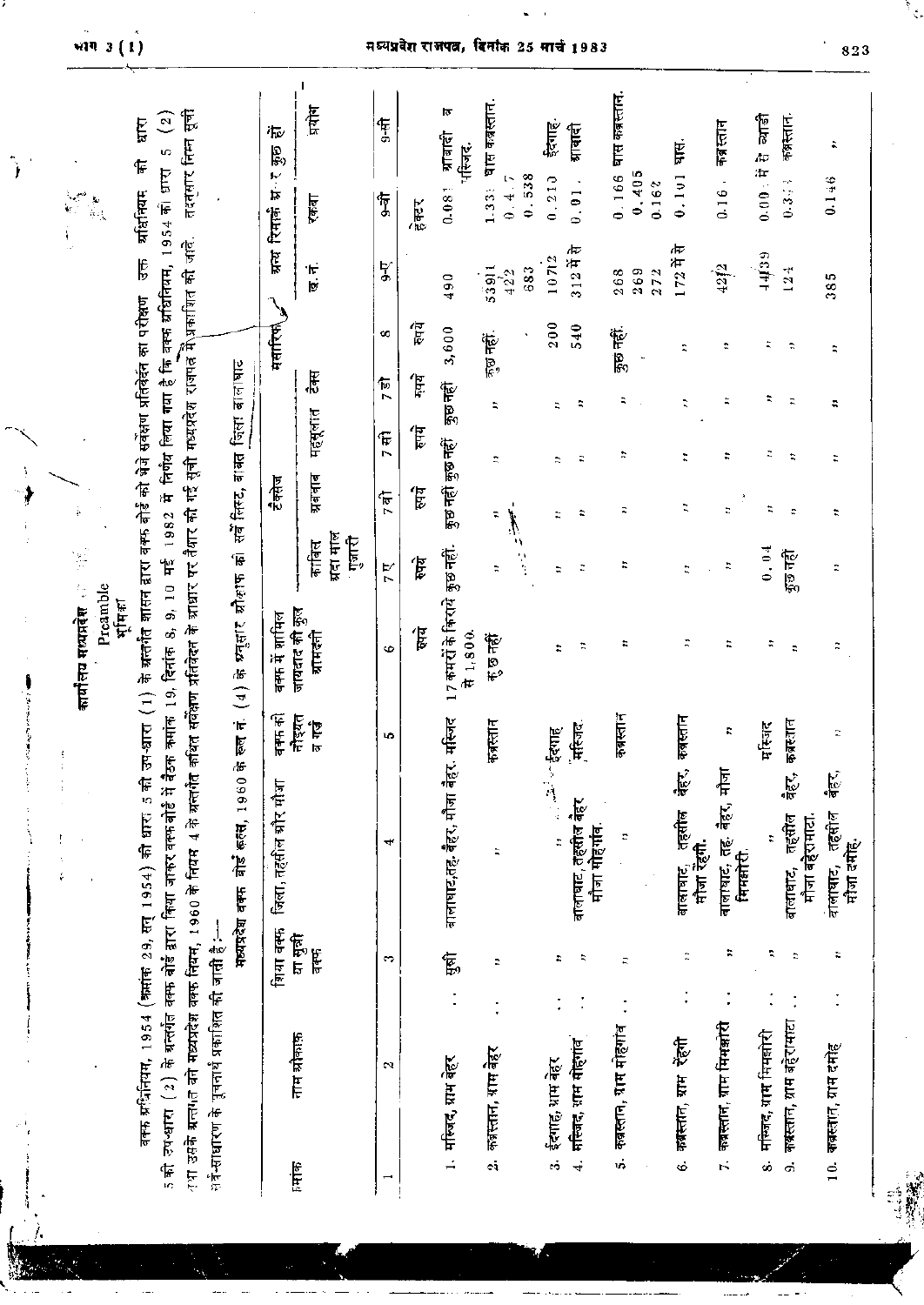| 4<br>ç.<br>41                                                                                                                                                                     |  | to. | हि<br>G                     | $\frac{1}{2}$<br>हिम                | 7-बी<br>ţ        | हमें<br>7-tff | हिम्<br>何            | हि<br>65            | $\frac{1}{2}$                                        | हूँदर<br>$\overline{3}$         | ţ                  |
|-----------------------------------------------------------------------------------------------------------------------------------------------------------------------------------|--|-----|-----------------------------|-------------------------------------|------------------|---------------|----------------------|---------------------|------------------------------------------------------|---------------------------------|--------------------|
| मस्जिद<br>$\sum_{\alpha \mid \alpha' \rangle}$<br>बालाघाट, तहसील<br>मौजा परसवाड़ा.<br>$\overleftarrow{\mathbb{F}}$<br><u>। ।. मस्जिद, बीजा टोला मोहल्ला, </u><br>ग्राम परसंवाड़ा. |  |     | 家庭 计 750                    | 5                                   | 1.20             | कुछ नहीं      | কুচ বর্নু            | 750                 | 4<br>$\overline{\phantom{a}}$<br>$\overline{1}$<br>∾ | 0.003<br>2.468                  | fii.               |
| मस्जिद<br>बालाघाट, तह. बेहर, मौजा<br>परसावाड़ा.<br>÷<br>$\ddot{\cdot}$<br>मस्जिद, ग्राम परसवाड़ा<br>12.                                                                           |  |     | কুভ নহী                     | 0.25                                | ক্কুন্ন ন্       | п             | Ľ,                   | U)<br>223.          | 311 में से                                           | 0.008                           | मस्जिद             |
| कबस्तान<br>Ĩ,<br>ς<br>कब्रस्तान, ग्राम परसवाड़ा<br>$\ddot{1}$                                                                                                                     |  |     | कुछ नहीं                    | कुछ नहीं                            | ÷                | ÷             | ٠                    | कुछ नहीं            | 64                                                   | 0.162                           | घास कब्रस्तान      |
| ह<br>सर्<br>बालाघाट, तह. बेहर, मौजा<br>मोहगाव.<br>t,<br>$\ddot{\cdot}$<br>सराये, ग्राम मोहगाव<br>$\frac{4}{14}$                                                                   |  |     | 3600.<br>सराये ते           | $\vec{a}_i$ or $\vec{a}_i$          | $\ddot{\pi}$     | t             | R                    | 1000                | 304/2<br>3041                                        | 0.03(<br>0.053                  | मिल्क्यित<br>सरकार |
| मस्जिद<br>बालाघाट, तह, बारासिवनी,<br>गोजा बोटेझरी.<br>$\ddot{ }$<br>$\ddot{\cdot}$<br>रस्जिद, ग्राम बोटेझरी<br>$\frac{5}{10}$                                                     |  |     | 不可可可<br>रूषि से 600         | 7.62<br>$\stackrel{\circ}{\otimes}$ | $\overline{.80}$ | ÷             | ÷                    | 600                 | 219<br>355<br>416<br>561                             | 1.68<br>0.028<br>0.202<br>0.243 | 傷                  |
| ईदगाह<br>д<br>÷,<br>ईदगाह, ग्राम बीटेझरी<br>16.                                                                                                                                   |  |     | ग्रामों की फसल<br>500.<br>Æ | कुछ नहीं                            | কুচ নহা          | ٦             | Ξ                    | ın.<br>\$Ñ,         | 417                                                  | 0.138                           | ईदगाह              |
| कब्रस्तान<br>$\ddot{ }$<br>$\ddot{\cdot}$<br>¢<br>कब्रस्तान, ग्राम बोटेशरी.<br>$\vec{E}$                                                                                          |  |     | कुछ नहीं                    | कुछ नहीं                            | कुछ नहीं         | कुछ नहीं      | कुछ नहीं             | কুষ নতুঁ!           | 601                                                  | 0.23                            | कबस्तान            |
| $\ddot{ }$<br>बालाघाट, तह. बारासिवनी,<br>मोजा कोचबारी<br>$\ddot{ }$<br>ग्राम कोचवारी<br>$\ddot{z}$<br>$\frac{d}{1}$                                                               |  |     | ς                           | $\ddot{\phantom{a}}$                | Ż,               | ţ,            | Ľ,                   | $\ddot{\mathbf{r}}$ | 182                                                  | $\frac{1}{2}$                   | Ę                  |
| π<br>वालाम्नाट तह. वारासिवनी,<br>मौजा, बुदबुदा.<br>$\ddot{ }$<br>$\ddot{\cdot}$<br>,, ग्राम बुदबुदा.<br>$\frac{6}{1}$                                                             |  |     | $\overline{z}$              | ÷                                   | ÷                | ÷             | Ľ.                   | ÷                   | 593                                                  | 0.700                           | प्राप्त            |
| मस्जिद<br>बालाघाट, तह. वारासिवनी,<br>मौजा सोनझरा.<br>$\ddot{\tilde{}}$<br>$\ddot{\cdot}$<br>मस्जिद, ग्राम सोनझरा.<br>20.                                                          |  |     | 500<br>市官局                  | 1.90                                | 0.40             | ÷,            | ÷.                   | 600                 | Æ<br>妆<br>518<br>540                                 | 0.012<br>0.672                  | ग्रावादी           |
| कबस्तान<br>$\ddot{ }$<br>$\ddot{\rm{z}}$<br>R<br>कब्रस्तान<br>$\frac{1}{2}$                                                                                                       |  |     | কুভ নৱী                     | कुछ नहीं                            | ক্ত নহী          | ς             | R                    | কুষ নहीं            | 577                                                  | 0.121                           | क<br>प्र           |
| मजिस्ट<br>बालाघाट तह, वारासिवनी,<br>मौजा रामपायली.<br>÷,<br>मस्जिद, ग्राम रामपायली<br>22.                                                                                         |  |     | ÷,                          | ÷                                   | Ľ,               | ÷             | $\ddot{\pi}$         | 100                 | 181                                                  | 0.130                           | प्राबादी           |
| कबस्तान<br>t.<br>$\ddot{ }$<br>कब्रस्तान, ग्राम रामगयली<br>23.                                                                                                                    |  |     | ς                           | ä                                   | ÷                | ።             | Þ,                   | कुछ नहीं            | 仲<br>$907 - 7$<br>773                                | $0.40\,$<br>0.420               | म<br>प             |
| ÷<br>बालाघाट, तह. वारासिवनी,<br>मौजा ग्रंसेरा.<br>$\tilde{\mathbf{r}}$<br>$\vdots$<br>ग्राम बंतेरा<br>$\ddot{ }$<br>24.                                                           |  |     | Ì,                          | $\ddot{\phantom{a}}$                | t.               | t             | $\ddot{\phantom{0}}$ | t.                  | 105                                                  | 0.202                           | कबस्तान            |
| ς<br>बालाघाट, तह, बारासिवनी,<br>मौजा नाखाजपार<br>$\ddot{ }$<br>$7$ मि नाखाजपरि<br>$\ddot{\mathbf{a}}$<br>25.                                                                      |  |     | ÷                           | t                                   | ż,               | Ξ             | ÷,                   | Д                   | 209<br>87                                            | 0.158<br>0.202                  | Ę                  |
|                                                                                                                                                                                   |  |     |                             |                                     |                  |               |                      |                     |                                                      |                                 |                    |

 $\omega_{\rm{max}}$  and  $\omega_{\rm{max}}$ 

824

ļ

 $\mathbf{I}$ 

ă.

मध्यप्रदेश राजपत्न, विनांक 25 मार्च 1983

 $\langle \cdot, \cdot \rangle$ 

 $\mathbf{E}(\mathbf{r})$  and

 $1 \overline{m}$ ग 3  $(1)$ 

J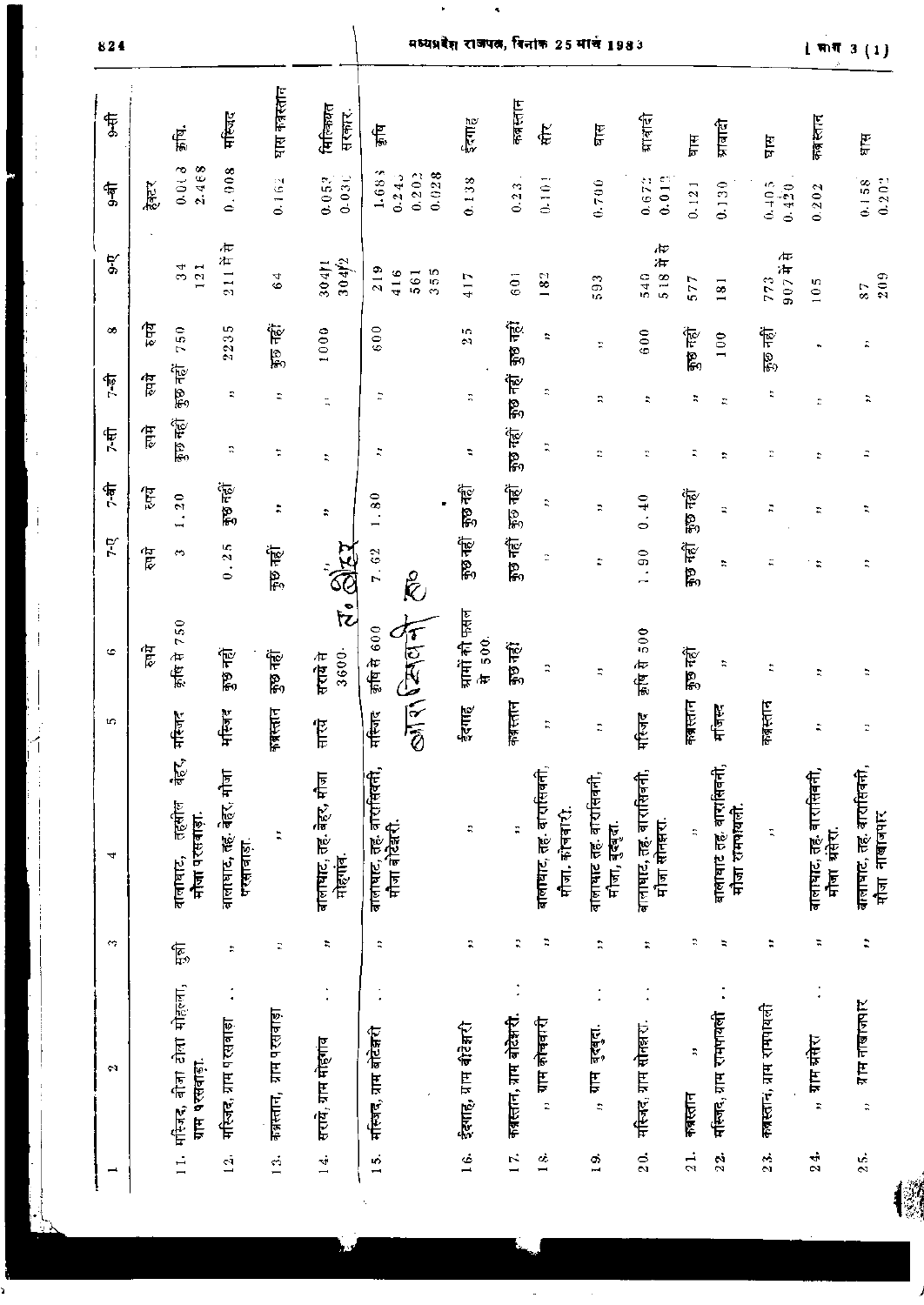| ग्राबादी<br>क दि<br>कु                                                                   | Ę                                                                                      | ÷                               | ÷,                                       | खुद काश्त                                 | ग्राबादी                                                | मरघट<br>ग्राखर<br>जबरा                       | मास                                         | कब्रस्तान                                   | ग्राबादी                              | कब्रस्तान            | ÷.                                           | ग्राबादी                                    |
|------------------------------------------------------------------------------------------|----------------------------------------------------------------------------------------|---------------------------------|------------------------------------------|-------------------------------------------|---------------------------------------------------------|----------------------------------------------|---------------------------------------------|---------------------------------------------|---------------------------------------|----------------------|----------------------------------------------|---------------------------------------------|
| 4<br>0.356<br>0.32.<br>0.02                                                              | 0.02                                                                                   | 0.40;<br>0.405                  | 8.583                                    | ٠<br>0.12                                 | 0.049                                                   | 0.89                                         | 0.024                                       | ÷,<br>2.91                                  | $\frac{0.607}{20.012}$<br>Æ<br>Æ      | 0.405<br>0.781       | $0.2^{\circ}2$                               | 0.118<br>Æ                                  |
| $236/27$ से से<br>3312 首告<br>403/47<br>405/4<br>40444<br>30/3<br>$-29/3$<br>31/2<br>32/2 | $\pi$<br>ᡰᠣ<br>$32/2$ $\frac{1}{4}$<br>$\frac{1}{4}32$ $\frac{1}{2}$<br>व 30/3<br>29/3 | 20212<br>20213                  | ග<br>œ                                   | $\frac{1}{2}$                             | $\frac{6}{3}$<br>$\overline{a}$                         | ⊷<br>444<br>ŀ۶                               | 149                                         | 576                                         | $\sqrt{1}$<br>妆<br>523<br>337         | 249<br>452           | $\overline{1}$ 6                             | 5 एम् 1 में                                 |
| 200                                                                                      | 100                                                                                    | ς                               | ÷.                                       | ።                                         | ÷,                                                      | t,                                           | r,                                          | Ľ,                                          | 1,200                                 | 窄<br>e<br>F          | ÷,                                           | 1, 200                                      |
|                                                                                          | कुछ नहीं                                                                               | ς                               | ÷                                        | ÷                                         | Я                                                       | Ř                                            | ÷,                                          | ټ                                           | ÷,                                    | $\mathbb{R}$         | ÷,                                           | ÷                                           |
| कुछ नहीं                                                                                 | কুভ নহী                                                                                | ÷                               | ς                                        | $\ddot{\phantom{a}}$                      | ς                                                       | ÷                                            | ÷,                                          | $\ddot{\pi}$                                | ì,                                    | Ż,                   | R                                            | $\ddot{ }$                                  |
| कुछ नहीं                                                                                 | কুভ বहाँ                                                                               | ÷                               | ÷,                                       | ż                                         | ÷                                                       | $\ddot{ }$                                   | ς                                           | Ľ,                                          | î,                                    | $\ddot{ }$           | Ν                                            | t,                                          |
| 0.30<br>$\frac{6}{5}$<br>$\cdot$                                                         | कुछ नहीं                                                                               | r,                              | z,                                       | ż                                         | ÷,                                                      | ÷,                                           | ۽                                           | Ľ,                                          | $\frac{1}{4}$<br>$\dot{\circ}$        | कुछ नहीं             | ς                                            | ÷,                                          |
| ग्रौर किराया मकान<br>कृषि से 200 चार<br>बामों की फसल से<br>से कुछ नहीं                   | কুভ নহী                                                                                | 8 ब्रामों की फसल<br>से कुछ नहीं | कुछ नहीं                                 | ÷,                                        | t,                                                      | r.                                           | $\overline{a}$                              | $\ddot{ }$                                  | 100<br>Æ<br>冒险                        | 窄<br>हरू             | $\ddot{\tilde{}}$                            | ς                                           |
| मस्जिद                                                                                   | ईदगाह                                                                                  | कबस्तान                         | R                                        | $\ddot{\sim}$                             | मजार                                                    | कबस्तान                                      |                                             | ÷,                                          | मस्जिद                                | कब्रस्तान            | ÷,                                           | मस्जिद.<br>जामा-                            |
| बालाघाट तह वारासिवनी<br>मौजा मेहंदीवाड़ा.                                                | बालाघाट तह. वारासिकनी<br>मौजा मेहंदीवाड़ा.                                             | Þ,                              | बालाघाट तह. वारासिवनी<br>मौजा, कोलीवाडा. | बालाघाट, तह. बारासिवनी,<br>मौजा झालीवाडा. | बालाघाट, तह, बारासिवनी,<br>मौजा, मुरमाड़ी.              | बालाघाट तह. बारासिवनी,<br>मोजाचंगरा.         | बालाघाट, तह, वारासिक्मी,<br>मौजा डोंगरमाली. | बालाघाट, तह. वाराभिवनी,<br>मौजा मेंडकी.     | बाताघाट, तह. वारासिवनी,<br>मौजा दीनी. | R                    | बालाघाट, तह, वारासिवनी,<br>मौजा लिगमारा.     | वारासिवनी,<br>बालाघाट, तह. व<br>मौजा सिवनी. |
| 愾                                                                                        | î                                                                                      | ÷,                              | R,                                       | ÷,                                        | ÷,                                                      | $\ddot{\tilde{}}$                            | ÷                                           | İ,                                          | $\ddot{\tilde{}}$                     | $\ddot{ }$           | R                                            | ĩ,                                          |
| $\ddot{\cdot}$<br>मजिस्द भाम मेहंदीवाड़ा<br>26.                                          | ईदगाह ाम मेहंदीवाड़ा<br>27.                                                            | ÷,<br>कब्रस्तान<br>28.          | ,, प्राप्त कोलीवाड़ा<br>29.              | ,, ग्राम झालीवाडा.<br>$\dot{5}$           | $\ddot{\cdot}$<br>मजार, ग्राम मुरमाड़ी<br>$\frac{1}{3}$ | $\ddot{\cdot}$<br>कबरतान ग्राम चंगेरा<br>32. | कब्रस्तान, ग्राम डोंगरमाली<br>33.           | $\ddot{\cdot}$<br>ग्राम में डकी<br>ς<br>34. | 35. मस्जिद, ग्रान, दोनो               | ÷,<br>36. कब्रस्तान, | ग्राम लिगमारा<br>$\ddot{\phantom{1}}$<br>37. | 38. जामा मस्जिद, ग्राम सिवनी                |

Ÿ

 $\mathbb{Z}^2$ 

 $\sim$ 

 $\frac{1}{2} \left( \frac{1}{2} \right)$ 

 $\mathcal{A}^{\mathcal{A}}$ 

 $\sim$ 

 $\pi$ 17 3(1) }

 $\overline{\mathcal{C}}$ 

 $\ddot{\phantom{1}}$ मध्यप्रदेश राजपत्र, दिनांक 25 मार्च 1983

825

 $\sim 2$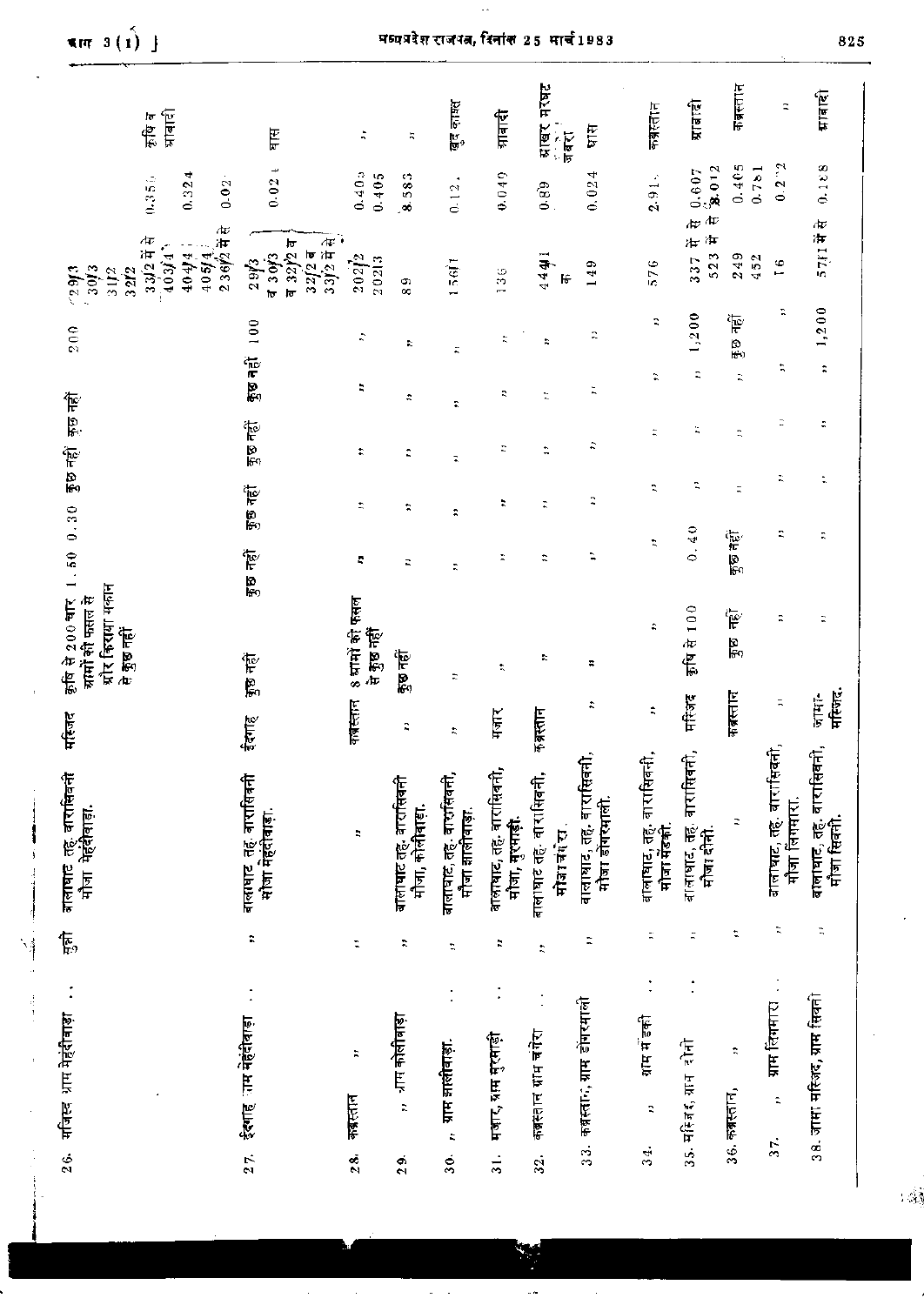| $\overline{\mathfrak{F}}$ |                                        | मास                                          | ग्रावादी                                | <u>lale</u>           | मजार                  | कबस्तान<br>١v<br>$\mathbb{H}^{\mathbf{k}}$ | ÷                                          | $\ddot{ }$                                            | $\mathbf{H} = \left\{ \begin{bmatrix} \mathbf{1} & \mathbf{1} & \mathbf{1} \\ \mathbf{1} & \mathbf{1} & \mathbf{1} \\ \mathbf{1} & \mathbf{1} & \mathbf{1} \end{bmatrix} \right\}$ | ट्वी                        | कब्रस्तान<br>घास व                           | t,                                   | ग्राबादी.<br>ķ<br>$\frac{1}{\mathbb{R}}$  | कब्रस्तान<br>l¢<br>मास                            | ÷,                                                     | ς                                                 | ÷,                                       |
|---------------------------|----------------------------------------|----------------------------------------------|-----------------------------------------|-----------------------|-----------------------|--------------------------------------------|--------------------------------------------|-------------------------------------------------------|------------------------------------------------------------------------------------------------------------------------------------------------------------------------------------|-----------------------------|----------------------------------------------|--------------------------------------|-------------------------------------------|---------------------------------------------------|--------------------------------------------------------|---------------------------------------------------|------------------------------------------|
| कि<br>के                  | 能                                      | $\frac{1.113}{5224}$                         | 0.094                                   | 1.947                 | 0.02j                 | 0.202                                      | 0.113                                      | 0.239                                                 | $0.00 -$                                                                                                                                                                           | 0.350<br>$0.40$ ;           | 0.202                                        | 0.284                                | 2.594                                     | 1.734                                             | 0.526                                                  | 0.227                                             | $0.340 -$                                |
| J<br>s                    |                                        | व 1381 में व<br>25913714<br>$138/2 -$ T.     | $61/177$                                | 133j1                 | 4115 में से           |                                            | 573                                        | 8414                                                  | dΨ<br>1004年                                                                                                                                                                        | 1398<br>86                  | $\frac{4}{1}$                                | 578                                  | 569.<br>ᡰᢑ<br>ļσ<br>9884<br>541<br>537    | 631<br>$\overline{6}$<br>क<br>566 व<br>568<br>567 | 378                                                    | 291                                               | 729                                      |
| $\infty$                  | Ę                                      | कुछ नहीं                                     | 4,000                                   | 500                   | 2,000                 | কুভ নহী                                    | ÷                                          | ÷,                                                    | 100                                                                                                                                                                                | $\frac{1}{2}$ $\frac{1}{2}$ | $\mathbb{C}$                                 | ÷                                    | 3,500                                     | ÷,                                                | ÷,                                                     | r,                                                | ።                                        |
| $\frac{1}{2}$             | $\overleftrightarrow{\mathbf{g}}$      | कुछ नहीं                                     | Þ,                                      | ÷,                    | ÷,                    | ÷,                                         | ።                                          | R                                                     | ς                                                                                                                                                                                  | ÷,                          | Ę                                            | Ç,                                   | ÷,                                        | Ř                                                 | ř,                                                     | R                                                 | ።                                        |
| $7 - \overline{3}$        | हिम                                    | कुछ नहीं                                     | ÷,                                      | t,                    | ÷.                    | R                                          | ż,                                         | ÷.                                                    | É                                                                                                                                                                                  | $\tilde{\mathbf{r}}$        | p                                            | Þ,                                   | .60                                       | R                                                 | ÷,                                                     | ς                                                 | t,                                       |
| 市                         | ह्रयु                                  | कुछ नहीं                                     | $\ddot{\tilde{}}$                       | ÷,                    | t                     | Ξ                                          | Þ,                                         | $\ddot{ }$                                            | ŗ,                                                                                                                                                                                 | Þ                           | E,                                           | R                                    | 25<br>2                                   | 0.30                                              | t.                                                     | ÷.                                                | r.                                       |
| $\overline{7}$            | हों                                    | कुछ नहीं                                     | z                                       | ÷,                    | Ľ.                    | ÷,                                         | ÷,                                         | r.                                                    | ÷.                                                                                                                                                                                 | $\ddot{ }$                  | ς                                            | ÷                                    | 16.06                                     | 2.02                                              | $\ddot{\mathbf{a}}$                                    | ÷,                                                | t.                                       |
| G                         | $\mathbf{f}^{\mathbf{g}}_{\mathbf{g}}$ | $\frac{1}{2}$ e agj                          | R                                       | $\ddot{ }$            | Ľ,                    | $\ddot{\tilde{}}$                          | ĩ,                                         | jR,                                                   | ÷,                                                                                                                                                                                 | $\ddot{ }$                  | E,                                           | Ľ,                                   | 2605<br>हाषि से                           | कुछ नहीं                                          | ÷,                                                     | ÷                                                 | $\ddot{ }$                               |
| <b>SC</b>                 |                                        | कबस्तान                                      | मजार                                    | ईदगाह                 | मजार                  | कब्रस्तान                                  | ÷,                                         | ÷,                                                    | मस्जिद                                                                                                                                                                             | कब्रस्तान                   | Ξ                                            | Þ                                    | मस्जिद                                    | कब्रस्तान                                         | $\ddot{\mathbf{z}}$                                    | $\ddot{ }$                                        | r,                                       |
| ÷                         |                                        | बालाघाट, तह. वारासिवनी,<br>मौजा सिवनी.       | ነ<br>ï                                  | ÷,                    | $\ddot{ }$            | वालाघाट, तह. वारासिवनी,<br>मौजा चन्दोरी.   | बालाघाट, तह. वारासिकाी,<br>मौजा ग्रालंझरी. | बालाघाट, तह, बारासिका<br>गोला जागपुर.                 | बालाघाट, तह. वारासिवनी,<br>मोजा कायदी.                                                                                                                                             | 5                           | बालाघाट, तह. वारासिक<br>मौजा रजेगांव.        | वालाघाट, तह. वारासिको)<br>मौजा कोटो. | बालाघाट, तह. वारासिवनी,<br>मौजा नेवरगांव. | वालाघाट, तह, वारासिवनी,<br>मौजा नेवरगांव.         | वारासिवनी,<br>मौजा टेकाडी.<br>वालाघाट, तह.             | बालाघाट, तह. बारासिवनी,<br>मौजा बड़गांव.          | वालाघाट, तह. वारासिवनी,<br>मौजा कटंगझरी. |
| S                         |                                        | 信息                                           | ¢,                                      | $\ddot{ }$            | ÷,                    | $\ddot{\rm{}}$                             | $\ddot{\phantom{1}}$                       | ř,                                                    | ÷,                                                                                                                                                                                 | ÷,                          | A                                            | Þ,                                   | ς                                         | 유                                                 | $\ddot{ }$                                             | r,                                                | $\ddot{\phantom{a}}$                     |
| N<br>÷,                   |                                        | $\ddot{\cdot}$<br>39. कब्रस्तान, ग्राम सिवनी | 40. मजार, बाबा यार खां, ग्राम<br>सिवनी. | 41. ईदगाह, ग़ाम सिवनी | 42. मजार, ग्राम सिवनी | 43. कब्रस्तान, ग्राम चंदोरी                | ग्राम ग्रालेझरी<br>E,<br>न<br>न            | $\vdots$<br>ग्राम जागपुर<br>$\ddot{\tilde{z}}$<br>45. | ग्राम कायदी<br>46. मस्जिद,                                                                                                                                                         | ÷,<br>47. कब्रस्तान,        | $\ddot{\cdot}$<br>ग्राम रजेगांव<br>÷,<br>48. | $\dot{\cdot}$<br>有<br>Ę<br>¢<br>49.  | ग्राम नेवरगांव<br>50. मस्जिद,             | $\dot{\cdot}$<br>51. कब्रस्तान, ग्राम नेवरगांव    | $\ddot{\cdot}$<br>ग्राम टेकाड़ी<br>$\mathbb{I}$<br>52. | $\ddot{\cdot}$<br>बडगाव<br>Ě<br>$\ddot{ }$<br>53. | ग्राम कटगन्नरी<br>π<br>54.               |
|                           |                                        |                                              |                                         |                       |                       |                                            |                                            |                                                       |                                                                                                                                                                                    |                             |                                              |                                      |                                           |                                                   |                                                        |                                                   |                                          |

826

P

मध्यप्रदेश राजपत्र, दिनांक 25 मार्च 1983

[ भाष 3  $(1)$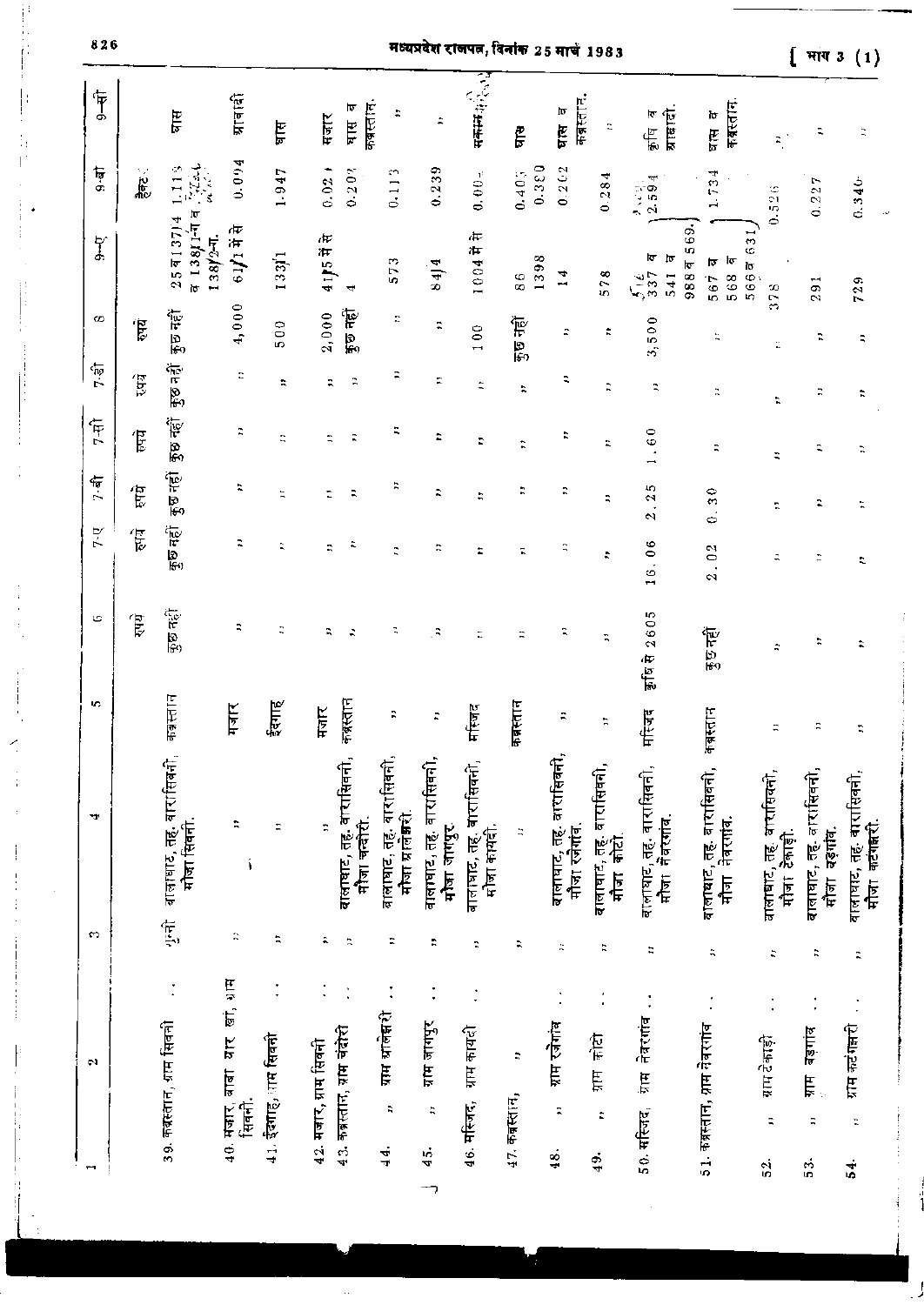|                                           | $\mathbf{v}_\infty$                       |                                            |                                        |                                              |                                |                                                   |                                                                                                                                    |                                            |                                                           |                                          |                                         |                                          |                                            |                                         |                                                                   |                                        |                              |
|-------------------------------------------|-------------------------------------------|--------------------------------------------|----------------------------------------|----------------------------------------------|--------------------------------|---------------------------------------------------|------------------------------------------------------------------------------------------------------------------------------------|--------------------------------------------|-----------------------------------------------------------|------------------------------------------|-----------------------------------------|------------------------------------------|--------------------------------------------|-----------------------------------------|-------------------------------------------------------------------|----------------------------------------|------------------------------|
| ÷                                         | ÷,                                        | कब्रस्तान.<br>þ<br>Ę                       | ग्रावादी                               | 计通知<br>दार                                   | कब्रस्तान-<br>Ę                | ÷,                                                | ٠                                                                                                                                  | 短过                                         | कब्रस्तान.<br>$\begin{bmatrix} C \\ C \\ C \end{bmatrix}$ | मकान                                     | कब्रस्तान<br><u>Alb</u>                 | मास                                      | कब्रस्तान.<br>मास                          | कब्रम्तान-<br>प्राप्त                   | $\ddot{\tilde{}}$                                                 | Ë                                      | प्राबादी                     |
| 0.603                                     | 0.78<br>0.151                             | 1.714<br>0.482                             | 0.142<br>0.271                         | 0.035'<br>0.10<br>0.498                      | 83<br>$\frac{1}{3}$            | 0.142                                             | ÷,<br>j,                                                                                                                           | 0.1                                        | $0.6\!\pm\!5$                                             | 0.202                                    | 0.405                                   | 0.138<br>0.073                           | 0.174                                      | 0.2:0                                   | 0.946                                                             | 0.186<br>0.82                          | 7632<br>$0 - 121$            |
| 283                                       | 28<br>26                                  | 241<br>$\mathbf{S}$                        | $\overline{\mathbf{r}}$<br>146#<br>475 | 215 में से<br>215 में से<br>63               | 133                            | 192j35                                            | 275/3                                                                                                                              | dΨ<br>3154                                 | 30                                                        | 仲<br>125H                                | 633                                     | 105<br>101                               | 361                                        | Ф<br>⊣                                  | 50                                                                | 270<br>323                             | Æ<br>$135\frac{8}{3}$<br>195 |
| : :                                       | ÷                                         | ۵,                                         | 2,000                                  | 250                                          | कुछ नहीं                       | $\mathbb{Z}$                                      | 100                                                                                                                                | 100                                        | कुछ नहीं<br>अ                                             | r,                                       | r,                                      | $\ddot{ }$                               | ።                                          | î,                                      | ÷,                                                                | ÷,                                     | 1,250                        |
| г.,                                       | ÷                                         | сÑ                                         | ۵.                                     | ۵Ė,                                          | ЦŘ,                            | $\mathbf{r}$                                      | ς                                                                                                                                  | ÷                                          | t,                                                        | ።                                        | ż                                       | R                                        | R                                          | ÷                                       | r,                                                                | $\hat{\bm{\pi}}$                       | . Б                          |
| $\ddot{\rm x}$                            | ÷.                                        | $\ddot{\bullet}$                           | $\ddot{\tilde{}}$                      | $\ddot{\sim}$                                | ÷,                             | 15                                                | ĉ                                                                                                                                  | $\ddot{ }$                                 | ÷                                                         | r,                                       | ÷,                                      | $\ddot{\tilde{}}$                        | $\mathbb{Q}$                               | $\ddot{\sim}$                           | Ľ,                                                                | $\tilde{\star}$                        | ።                            |
| ÷,                                        | ÷,                                        | $\ddot{\bullet}$                           | 0.30                                   | 40<br>$\frac{1}{2}$                          | कुछ नहीं                       | $\mathbb{R}^2$                                    | ż,                                                                                                                                 | t.                                         | t.                                                        | z,                                       | t                                       | $\ddot{\phantom{0}}$                     | $\ddot{\tilde{}}$                          | $\tilde{\mathbb{Z}}$                    | $\stackrel{\scriptscriptstyle\bullet}{\scriptscriptstyle\bullet}$ | À                                      | 1.80                         |
| ÷                                         | z                                         |                                            | .75<br>m4                              | 1,00                                         | ईष्ठ नहीं                      | $\hat{\mathbf{r}}$                                | $\mathbb{D}$                                                                                                                       | ÷,                                         | ÷                                                         | ċ                                        | $\mathbb{R}^2$                          | $\mathbb{R}$                             | $\hat{\mathbf{z}}$                         |                                         | ÷,                                                                | t.                                     | 12.00                        |
| ÷,                                        | तीन म्रामों की फसल<br>से कुछ नहीं.        | দ্ভিত নহী                                  | 211<br>Ķ<br>Æ<br>ही<br>क्र             | कृषि से 350                                  | ট্রিভ নহী                      | i d                                               | ÷,<br>$\frac{2\ell_{\mathcal{L}}\omega_{\mathcal{L}}^{\dagger}}{2\ell_{\mathcal{L}}^{\dagger}}\mathcal{M}_{\mathcal{R}}^{\dagger}$ |                                            | Ř                                                         |                                          | $\hat{z}$                               |                                          | t                                          | $\ddot{\tilde{}}$                       | t,                                                                |                                        | 향업 휴 1965                    |
|                                           | ÷,                                        | -4                                         | मस्जिद                                 | ۸<br>×,                                      | कबरतान                         | È.                                                |                                                                                                                                    | ्<br>इत्याहरू                              | 可以注意                                                      | Ã                                        | ÷,                                      | ÷,                                       | ÷                                          | ÷,                                      | ÷,                                                                | ÷,                                     | मस्जिद                       |
| बालाघाट, तह, बारासिवनी,<br>मौजा गारापुरी. | बालाघाट, तह. वारासिवनी,<br>मोजा बलहारपुर. | बाताघाट, तह वाराग्नियनी.<br>मौजा बारो<br>ņ | ÷,                                     | बालाधाट, तह. वारासिवनी,<br>चन्दपुरी.<br>मौजा | $\mathbb{C}^{\infty}_{\infty}$ | बालाघाट, तेंह, घाराशिवनी,<br><i>दौ</i> ऱ्य कक्षी. | बालापाट, तह, वारासिक्सी,<br>मौजा पाडरवानी,                                                                                         | बलाधार, उद्द, ग्राशिवनी.<br>मौजा पाड़ सामी | याजाषाट, उंहे. वाराधिकारी,<br>मौज छतेरा.                  | बालाधाट, तस. वारासिवनी,<br>मोजा पिरसूला. | बालाघाट, तह, बारासिवनी,<br>मौजा मोहगांव | बालाघाट, तह. वारासिवनी,<br>मौजा गणेशपुर. | बालाधाट, तह, यारासिवसी,<br>मौजा मोहगांव, ृ | बालाधाट, तह, कारासिवनी,<br>मौजा ब्रमोली | वालाघाट, तहे. वारासिक्सी,<br>मौजा मानपुर:                         | बालाघाट, तह, वारासिवनी,<br>गौजा बघोली. | $\hat{\mathbf{a}}$           |
| æ                                         | ١<br>÷.                                   | $\ddot{\pi}$                               | 15                                     | ż,                                           | ÷.                             | Ľ,<br>۵                                           | r,                                                                                                                                 | ።                                          | р                                                         | ÷                                        | ۵,                                      | ₽                                        | Ξ                                          | , c                                     | Ξ                                                                 | $\ddot{ }$                             | ιż                           |
| प्राम गारापुरी<br>÷,                      | प्राम बलहारपुर<br>÷                       | ग्राम बोरी<br>$\overline{a}$               | $\mathbb{R}$<br>मस्जिद,                | प्रान चन्दपुरी<br>¢,                         | $\mathbf{z}$<br>कब्रस्तान      | ग्राम ककी<br>t                                    | कब्रस्तान, ग्राम पांडरवानी उर्फ<br>लालबरी                                                                                          | ग्राम पांडरवानी उर्फ<br>लालवरी<br>इदगाह,   | ग्राम करेरा ?<br>कब्रस्टान                                | ग्राम पिरसूला<br>$\mathbb{R}$            | $\frac{e}{\pi}$<br>प्राम मोहगाव<br>r,   | प्राम गणेगपुर<br>۵,                      | ग्राम नोहगाब`़<br>. а                      | $\ddot{\cdot}$<br>प्राम ग्रमोली<br>, 2  | t<br>ग्राम मानपुर<br>$\ddot{\cdot}$                               | ग्राम बवोली<br>$\ddot{\pi}$            | $72.$ मस्जिद,                |
| ۰ó                                        | 56,                                       | 57.                                        | 8                                      | Ġ.                                           | 60                             | ಧೆ                                                | 62.<br>↘                                                                                                                           | $V_{63}$ .                                 | $\frac{4}{5}$                                             | Ġ.                                       | Ś.                                      | 67.                                      | $\ddot{\circ}$                             | $\frac{69}{6}$                          | 70.                                                               | $\dot{\vec{z}}$<br>ÿ                   |                              |

माण 8 $(i)$ ]

 $\frac{1}{2} \left( \frac{1}{2} \right) \left( \frac{1}{2} \right) \left( \frac{1}{2} \right) \left( \frac{1}{2} \right) \left( \frac{1}{2} \right) \left( \frac{1}{2} \right) \left( \frac{1}{2} \right) \left( \frac{1}{2} \right) \left( \frac{1}{2} \right) \left( \frac{1}{2} \right) \left( \frac{1}{2} \right) \left( \frac{1}{2} \right) \left( \frac{1}{2} \right) \left( \frac{1}{2} \right) \left( \frac{1}{2} \right) \left( \frac{1}{2} \right) \left( \frac$ 

 $\frac{1}{2}$  .

 $\frac{1}{2}$  and  $\frac{1}{2}$  and  $\frac{1}{2}$ 

ă

मव्यप्रदेश राजपत्र, दिनांक 25 मार्च 1983

827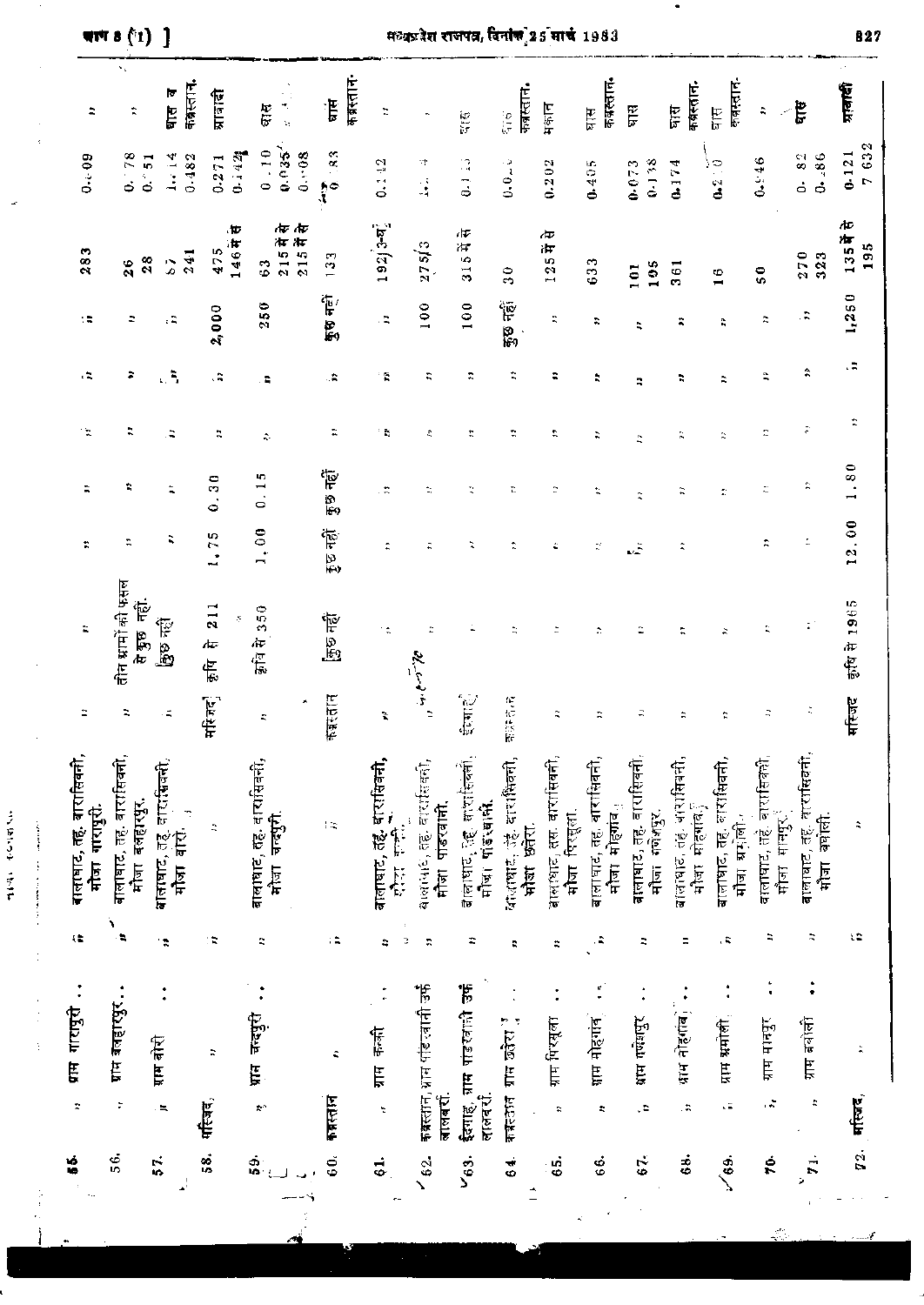| ں<br>ج        |               |                | कद्रस्तान<br>$\frac{17}{5}$                                                               | ÷,           | $\ddot{ }$                                    |                                                           | $\frac{\partial \overline{z}}{\partial \overline{z}}$<br>$\ddot{ }$ |                                           | $\frac{\tilde{\nu}}{\omega}$ | बजरतान                               | <b>PERSON</b><br>$\begin{bmatrix} \mathbf{b} & \mathbf{y} \\ \mathbf{y} & \mathbf{y} \\ \mathbf{y} & \mathbf{y} \\ \mathbf{y} & \mathbf{y} \end{bmatrix}$ |                                                                                                                                                                                                                                                                                                                                       | ते.<br>सि      | इ.स.त.च.<br>ा<br>छ                                               | $\tilde{\kappa}$                          | ċ                                        | मकान.<br>र्मास्टर                                         | $\frac{1}{5}$                 | पड़े झाइ का<br>जंगल .                                 | हासाही                                                       | कबरतान-<br>l.<br>Fo                           | मस्जिद<br>ईदगाह                                                   |
|---------------|---------------|----------------|-------------------------------------------------------------------------------------------|--------------|-----------------------------------------------|-----------------------------------------------------------|---------------------------------------------------------------------|-------------------------------------------|------------------------------|--------------------------------------|-----------------------------------------------------------------------------------------------------------------------------------------------------------|---------------------------------------------------------------------------------------------------------------------------------------------------------------------------------------------------------------------------------------------------------------------------------------------------------------------------------------|----------------|------------------------------------------------------------------|-------------------------------------------|------------------------------------------|-----------------------------------------------------------|-------------------------------|-------------------------------------------------------|--------------------------------------------------------------|-----------------------------------------------|-------------------------------------------------------------------|
| $\frac{1}{2}$ |               | हैबट<br>९      | $\frac{1}{\omega}$                                                                        | 0.40.5       | 0.25                                          | J.                                                        |                                                                     | e e e e<br>$041$ "                        | 0.027<br>$0.86$ .            | $\ddot{\phantom{0}}$                 | $2.3 - 2$                                                                                                                                                 | 0.46.∶सोर, ख् <i>द</i> काश्त<br>तथा पानी के                                                                                                                                                                                                                                                                                           |                | ू                                                                | n<br>$\ddot{0}$ + $\ddot{0}$              | 0.753                                    | 0.0.9<br>$-1$ '<br>$\frac{6}{9}$                          | 0.1 <sup>2</sup>              | $0.6\degree$<br>0.6/7                                 | ्<br>प्रदेश<br>बर्द                                          | 538<br>बर्गफूट<br>质<br>0.724<br>$\mathcal{A}$ | $\sqrt[3]{\begin{array}{c} 0.020 \\ \hline \end{array}}$<br>0.008 |
| $\frac{4}{3}$ |               |                | 174                                                                                       | $E^1(S)$     | 112                                           |                                                           | ्र<br>स                                                             | $\frac{5}{8}$<br>128                      | 60<br>$\mathbb{R}^4$         | $\frac{1}{2}$                        | 685                                                                                                                                                       | ΛT<br>$260$ <sup><math>\pm</math></sup>                                                                                                                                                                                                                                                                                               |                | $\frac{1}{2}$                                                    | 27112                                     | 259/1                                    | $221$ ब $222$<br>211j1                                    | $575/8$ में से                | 575/877<br>$7.0\pm 1$                                 | गम्बर 11,<br>$1,300^{40}$ GeV $\pi$ 4.59152<br>لتجر<br>12/2  | ब<br>ৱে<br>100 11<br>100/2                    | $-7477$<br>$10013$<br>$20$ H H                                    |
|               | œ             | हृषे           | $\frac{1}{2}$ $\frac{1}{2}$                                                               | ÷            |                                               | $\ddot{ }$                                                | $\ddot{ }$                                                          | 300                                       |                              | ্যুত নত্তী                           | ÷,                                                                                                                                                        | $\ddot{ }$                                                                                                                                                                                                                                                                                                                            |                | कुछ नहीं                                                         | ÷,                                        | 2                                        | 1,236                                                     | 200                           | कुछ नहीं                                              |                                                              | $\overline{3}$ $\overline{6}$ $\overline{16}$ | ļ<br>1,500<br>$\frac{1}{n}$                                       |
| $\Gamma$      |               | ्याम्          | ुट नहीं                                                                                   | ÷.           |                                               | ÷,                                                        | ÷.                                                                  | ።                                         |                              | r.                                   | ÷                                                                                                                                                         | ÷                                                                                                                                                                                                                                                                                                                                     |                | 带回的                                                              | z                                         | ÷                                        | $\ddot{\rm{}}$                                            | ÷.                            | $\ddot{\sim}$                                         | r,                                                           | ١ż                                            | ÷                                                                 |
|               | ςr,           | हैं'           | in the C.                                                                                 | ż            |                                               | Д                                                         | ÷.                                                                  | â                                         |                              | ÷.                                   | $\frac{5}{2}$<br>ы                                                                                                                                        | कुछ नहीं                                                                                                                                                                                                                                                                                                                              |                | ক্ত নহী                                                          | R,                                        | c                                        | z                                                         | ÷,                            | t,                                                    | ς                                                            | ÷                                             | ะ<br>$\ddot{ }$                                                   |
|               | $7-13$        | हिन्           | Jan Cal                                                                                   |              | ÷,                                            | $\ddot{z}$                                                | г                                                                   | .60<br>್ಲು                                |                              | कुछ नहीं                             | $\frac{45}{4}$<br>Ċ,                                                                                                                                      | कुछ नहीं $% \left( \left[ \begin{array}{cc} 0 & 0 & 0 \\ 0 & 0 & 0 \\ 0 & 0 & 0 \\ 0 & 0 & 0 \\ 0 & 0 & 0 \\ 0 & 0 & 0 \\ 0 & 0 & 0 \\ 0 & 0 & 0 \\ 0 & 0 & 0 \\ 0 & 0 & 0 \\ 0 & 0 & 0 \\ 0 & 0 & 0 \\ 0 & 0 & 0 \\ 0 & 0 & 0 & 0 \\ 0 & 0 & 0 & 0 \\ 0 & 0 & 0 & 0 \\ 0 & 0 & 0 & 0 \\ 0 & 0 & 0 & 0 & 0 \\ 0 & 0 & 0 & 0 & 0 \\ 0$ |                | कुण नहीं                                                         | ÷                                         | R                                        | 15<br>$\ddot{\phantom{1}}$<br>$\ddot{\phantom{0}}$        | $\frac{1}{2}$ o $\frac{1}{2}$ | $\Xi$                                                 | ÷,                                                           | R                                             | ÷                                                                 |
|               | $\mathcal{L}$ | इन्ने          | $\begin{bmatrix} \mathcal{O}_1 & \cdots & \mathcal{O}_n \end{bmatrix}$                    |              |                                               | E                                                         | Þ                                                                   | $\frac{0}{5}$<br>$\bullet$<br>S           |                              | $\frac{1}{2} \Delta \ln \frac{G}{2}$ | 0.30                                                                                                                                                      | ুড নষ্ট্                                                                                                                                                                                                                                                                                                                              |                | Ţ<br>$\frac{\partial \mathcal{L}}{\partial \mathbf{r}^{\prime}}$ | ÷                                         | ÷                                        | $\ddot{\circ}$<br>$\overline{\phantom{0}}$                | 窄<br>$\frac{1}{120}$          | ።                                                     | $\mathbf{\Omega}$                                            | দুত নহ্যু                                     | $\begin{array}{c} 0.25 \\ 0.25 \end{array}$                       |
|               | $\Phi$        | हृष्           | $\tilde{\omega}$<br>ن,<br>්ට                                                              |              | z                                             | ¢                                                         | ÷                                                                   | 150<br>.Þ<br>$\frac{\sigma}{\omega}$      |                              | कुछ नहीं $\,$                        | $\ddot{\phantom{a}}$                                                                                                                                      | ÷,                                                                                                                                                                                                                                                                                                                                    |                | $\frac{1}{2}$ and $\frac{1}{2}$                                  | ÷,                                        | $\hat{\mathbf{z}}$                       | किराया मकान<br>से 540.                                    | कुछ नहीं<br>$-3$              | ÷,                                                    | कमरों के किराये<br>960.<br>Æ                                 | ۳<br>jo<br>169                                | ÷.                                                                |
|               | S             |                | <b>प्राण्डल संग</b>                                                                       |              |                                               |                                                           |                                                                     | मस्थिर                                    |                              | 中国 11                                | চ<br>$\mathbf{z}$ and $\mathbf{z}$                                                                                                                        | क्षेत्रसंग<br>$\overline{\mathcal{I}}$                                                                                                                                                                                                                                                                                                |                | <b>ELDDS</b>                                                     | t                                         | ÷,                                       | मस्जिद                                                    | ईदराहव                        | कबरतान<br>मजारे                                       | ¦ मस्जिद                                                     | ृकबस्तान                                      | ईदगाह<br>मस्जिद                                                   |
|               | ₩             |                | $\overline{\text{dist}}(1,1) = \overline{\text{dist}}(1,1) + \overline{\text{dist}}(1,1)$ | मौजा टिकाडी. | $\ddot{\cdot}$<br>बालाघाट                     | बालाघाट, तुह, कार् <del>सवा</del> नी.<br>°<br>गौजा पिठली. | 医心动脉<br>ः<br>मौजः पांडरवानीः                                        | बालायाट, उह, बाराशिवनी,<br>मौजा बटोलगांव. |                              | ż,                                   | बालाघाट, तत् बागरितकी,                                                                                                                                    | बाद्ध वाट, त्स्- बार्रा <del>सिकी</del><br>1.5 倍保                                                                                                                                                                                                                                                                                     | मौजा कर्जा.    | बालाधाट, तह, बारा दिवनी.                                         | बालाघाट, तह बारासिवनी,<br>नौजा सालेहबारी. | बालाघाट, तह, यारासक्वी,<br>मौजा खरगडिया. | बालाघाट, तह. वाराशिवनी.<br>मौजा तिरोडी.<br>मौजा चाकाहेटी. | z                             | R                                                     | बालाघाट, तह. वारगेसिवनी,<br>मौजा कटंगी.                      | बालाधाट, तह, बारासिवनी,<br>मौजा मुन्दोवाड़ा.  | ÷,                                                                |
|               | ç,            |                | $\widetilde{\mathbb{F}}$                                                                  |              | Î,                                            | R                                                         | ÷,                                                                  | $\ddot{\phantom{a}}$                      |                              | $\ddot{ }$                           |                                                                                                                                                           | ÷<br>÷,                                                                                                                                                                                                                                                                                                                               |                | Þ                                                                | R                                         | ĩ.                                       | ĩ,                                                        |                               | ٩<br>÷,                                               | R                                                            | ÷,                                            | 18                                                                |
|               |               | $\mathbb{C}^3$ | कब्रस्तान, एष ठिकाडी                                                                      |              | ग्राम ग्रावल्या कन्हार<br>$\ddot{\mathbf{z}}$ | ग्राम बिटली<br>t                                          | 医精神病 医血管 经收益                                                        | महिल्ह्र, शाह्र वटेलियां <b>ब</b><br>ज    | $\sum_{i=1}^{n}$             | कब्रस्तान, अम पटीलगोन                |                                                                                                                                                           | ्रियाह मद कड़ला, <b>ग्राम</b><br>————————————————————<br>जात्तर ।<br>कब्रह्हान साम क्रव्यहि ।<br>में में<br>जि                                                                                                                                                                                                                        |                | सप्रतान, ग्राम सालेहसरी.                                         | <sup>ण</sup> याम खरगाडिया .<br>∵          | ं, प्राप्त चाकाहेटी                      | ग्राम लिरोडी<br>मस्जिद.                                   |                               | ईदराह्¦ँ मजार ग्राम तिरोडी<br>कब्रस्तान, ग्राम तिरोडी | $\ddot{\cdot}$<br>$\ddot{\cdot}$<br>87. मस्जिद, ग्राम् कटंगी | ł,<br><i>स</i> ब्रह्तात, ग्राम तुत्दोबाड़ा    | ż,<br>ईदगाह                                                       |
|               |               |                | $\dot{\overline{13}}$ .                                                                   |              | Ť.                                            | نه<br>ب                                                   | $\frac{6}{16}$                                                      | 77.                                       |                              | rs.                                  |                                                                                                                                                           | $\ddot{\bullet}$<br>79.                                                                                                                                                                                                                                                                                                               | $\ddot{\rm g}$ | $\dot{z}$                                                        | ပ္ပံ                                      |                                          | 84.<br>್ರ                                                 |                               | 86.<br>s.<br>B                                        |                                                              | 88.                                           | 39.                                                               |

828

 $\ddot{\phantom{a}}$ 

÷,

 $\overline{1}$ 

 $\frac{1}{2}$ 

महाप्रदेश राजपत्त. विनांक 25 मार्च 198

 $\frac{1}{2}$  प्राप 3  $(1)$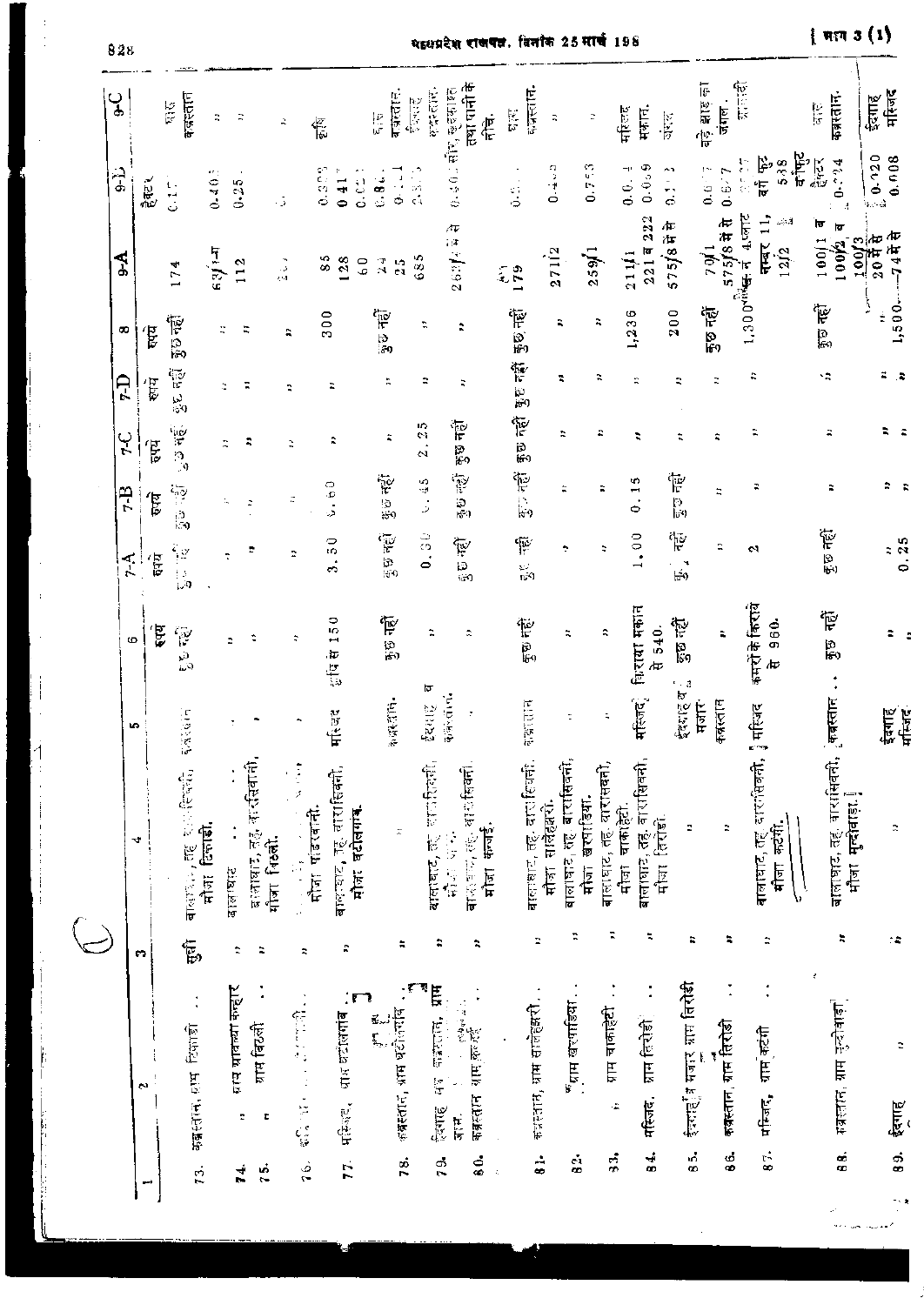|                                                                              | $\mathbf{v}$                                  |                                                         |                                        |                                                                   |                                                                                                                                                    |                                                           |                                              |                                             |                                           |                                           |                                                      |                                          |                                         |                                                         |                                            |  |
|------------------------------------------------------------------------------|-----------------------------------------------|---------------------------------------------------------|----------------------------------------|-------------------------------------------------------------------|----------------------------------------------------------------------------------------------------------------------------------------------------|-----------------------------------------------------------|----------------------------------------------|---------------------------------------------|-------------------------------------------|-------------------------------------------|------------------------------------------------------|------------------------------------------|-----------------------------------------|---------------------------------------------------------|--------------------------------------------|--|
|                                                                              | कद्गालान.<br>पास्<br>÷,                       |                                                         | कब्रस्तान.<br>t,                       | छोटे झाड़                                                         | the strip                                                                                                                                          | प्राब्ध<br>z,                                             |                                              | कब्रस्तान                                   | î,                                        | $\ddot{\bullet}$                          | $\ddot{ }$                                           | $\ddot{\text{}}$                         | ग्राबादी                                | कबरतान<br>सार                                           | Ë                                          |  |
|                                                                              | 0.793<br>0.131                                |                                                         | 0.15<br>0.077                          |                                                                   | 0.202                                                                                                                                              | 0.243                                                     | 0.612                                        | 1.254                                       | 0:02                                      | 6405                                      | 0.173                                                | 0.405                                    | 3.575<br>0.020                          | 0.405                                                   | 3.202                                      |  |
| ÷<br>$\bar{\phantom{a}}$                                                     | 617<br>279                                    |                                                         | 34377<br>$\bf{86}$                     |                                                                   | $\mathcal{L}^{\mathcal{A}}$<br>206                                                                                                                 | 235                                                       | 959 1 中守                                     | 202                                         | $233$ में से                              | 39042                                     | 184                                                  | $\frac{4}{9}$                            | 103月4<br>21611                          |                                                         | 31911                                      |  |
| en a a de                                                                    | $\frac{1}{2}$ and                             | $\ddot{\rm n}$                                          | ÷,                                     | ÷,                                                                | t,                                                                                                                                                 | ż,                                                        | 100                                          | कुछ नहीं                                    | ÷,                                        | z,                                        | $\ddot{\mathbf{x}}$                                  | ÷                                        | 600                                     | कुछ नहीं $^{124}$                                       | Ξ.                                         |  |
| r,                                                                           | r.                                            | ÷,                                                      | R,                                     | ÷                                                                 | r.                                                                                                                                                 | r.                                                        | ς                                            | Þ,                                          | R                                         | ÷,                                        | A                                                    | ።                                        | $\tilde{\mathbf{z}}$                    | ¢                                                       | $\mathcal{L}$                              |  |
| д                                                                            | ۵,                                            | ÷,                                                      | $\ddot{\phantom{0}}$                   | ÷,                                                                | ÷                                                                                                                                                  | ÷,                                                        | ÷,                                           | A                                           | R                                         | ۵                                         | $\ddot{\textbf{a}}$                                  | $\ddot{ }$                               | ÷                                       | ř,                                                      | ٠۵                                         |  |
| ÷                                                                            | $\ddot{\textbf{a}}$                           | ÷,                                                      | R                                      | $\ddot{z}$                                                        | $\ddot{\phantom{a}}$                                                                                                                               | r,                                                        | $\ddot{\text{a}}$                            | ÷,                                          | Ξ                                         | 0.15                                      | कुछ नहीं                                             | R                                        | 0.30                                    | कुछ नहीं                                                | r,                                         |  |
| 0.25                                                                         | कुछ नहीं                                      | ÷                                                       | $\ddot{\textbf{z}}$                    | ÷                                                                 | $\ddot{\phantom{a}}$                                                                                                                               | ÷                                                         | $\ddot{\tilde{}}$                            | R,                                          | 0.37                                      | 0.12                                      | कुछ नहीं                                             | z,                                       | 1.56                                    | कुछ नहीं                                                | Ŷ,                                         |  |
| $\tilde{\bullet}$                                                            |                                               |                                                         |                                        | ÷,                                                                | ÷                                                                                                                                                  | $\ddot{\textbf{a}}$                                       | ÷                                            | ።                                           | ÷,                                        | π                                         | $\hat{\textbf{z}}$                                   | z,                                       | री कोक्<br>1200                         | कुछ नहीं।                                               | ÷,                                         |  |
| मास्जद                                                                       | ئے<br>हरानि                                   | ۵,<br>£                                                 | ÷.<br>r.                               | t,                                                                | ÷                                                                                                                                                  | ¢,                                                        | year is t<br>मस्जिद                          | क्षिप्रस्तान                                | t                                         | z                                         | ÷,                                                   | ÷,                                       | नय मदरता.<br>गजिस्व                     | कब्रस्तान                                               | ÷,                                         |  |
| t.                                                                           | F<br>बालाघाट, तह. वारासिवनी,<br>मौजा ठुमरी.ीु | बालाघाट, तह. वारासिवनी,<br>मौजा स्नाबरी.                | बालाघाट, तह. वारासिवनी.<br>मौजा कोहका. | बालायाट, तह, बाराखिवनी <i>न, <sub>,</sub></i><br>मौजा मोहनाव धाट. | बालाघाट, तह. वारासिकनी ,<br>· Francis - Francis - Francis - Francis - Francis - Francis - Francis - Francis - Francis - Francis - Francis<br>- 『今日 | बालासूट, तत् वारासिक्नी,<br>मौजा दुढयापार.                | बालाधाट, तह, वारासिवनी,।<br>मौजा भंडारवाड़ी. | बालावाट, तह. बारासिवनी,<br>÷<br>नौजा पुरुष् | ¦ बालाघाट, तह, वारासिवनी,<br>मौजा किन्हीं | बालाघाट, तह, वारासिवनी,<br>मौजा खेरलांची. | बालाघाट, तह. वारासिवनी, <mark> </mark><br>मौजा छतरी. | बालाघाट, तह. वारासिवनी,<br>गौजा नवेगांव. | बालाघाट, तह. वारासिक्सी,<br>मौजा आरंभा. | बालाघाट, एह. वारासिवनी,<br>मौजा मारंभा.                 | बालाघाट, तह. वारासिवनी<br>मौजा रानी कुठार. |  |
|                                                                              | Φ                                             | ÷,                                                      | ومريض<br>$\ddot{\phantom{a}}$          | ÷,                                                                | È,                                                                                                                                                 | ۵                                                         | ÷,                                           | Ŧ,                                          | $\ddot{\,}$                               | ř,                                        | ÷,                                                   | ÷                                        | Ã                                       | ٩                                                       | P,                                         |  |
| 工作量<br><b>The contract of the contract</b><br>$\frac{1}{\pi}$<br>्<br>मस्जिद | $\frac{1}{2}$<br>कब्रस्तान, ग्राम ठुमरी       | ٠<br>$\bullet$<br>प्राम सावरी  <br>$\ddot{\phantom{a}}$ | ه<br>تفهير<br>ं, ग्राम कोहका.          | চ্ছুৰ<br>, ग्राम मोहगांव घाट                                      | $\ddot{\cdot}$<br>ग्राम पुलपुटा.<br>÷                                                                                                              | $\ddot{\cdot}$<br>दुव्यापार :<br>Ę<br>$\ddot{\textbf{z}}$ | ţ,<br>मांस्जर, ग्राम भडारवाड़ी,              | ٠<br>$\bullet$<br>कब्रस्तान, ग्राम फुलचुर,  | ţ,<br>Tirên<br>, ग्राम किहीं              | $\ddot{\cdot}$<br>ग्राम खेरलांजी<br>ä,    | $\frac{4}{4}$<br>, ग्राम छतरी                        | $\frac{1}{2}$<br>ग्राम नवेगांव<br>ż      | Ę<br>मदरसा,<br>Ę<br>मस्जिद              | $\ddot{\cdot}$<br>कब्रस्तान, याम ब्रार्ग्सा<br>ग्रारंभा | ,, ग्राम राती कुठार                        |  |
| $\dot{a}$<br>ة.<br>و                                                         | $\frac{1}{9}$                                 | $\overline{\mathbf{92}}$                                | $\ddot{3}$                             | 34.                                                               | 45.                                                                                                                                                | \$6                                                       | 5                                            | 3ģ                                          | $\ddot{\bullet}$                          | $\frac{1}{2}$ 100.                        | 1101.                                                | 1102                                     | $\frac{1}{2}$ 0.3.                      | 104.                                                    | 105                                        |  |

 $\ddot{\phantom{a}}$ 

मध्यप्रदश राजपत, त्यांना ७३ मान ४७००

 $\bullet$  (1)]  $\blacksquare$ 

 $\sim$   $\,$ 

 $\frac{1}{2}$ 

 $\hat{Z}$ 

فوجين

**WEST DES**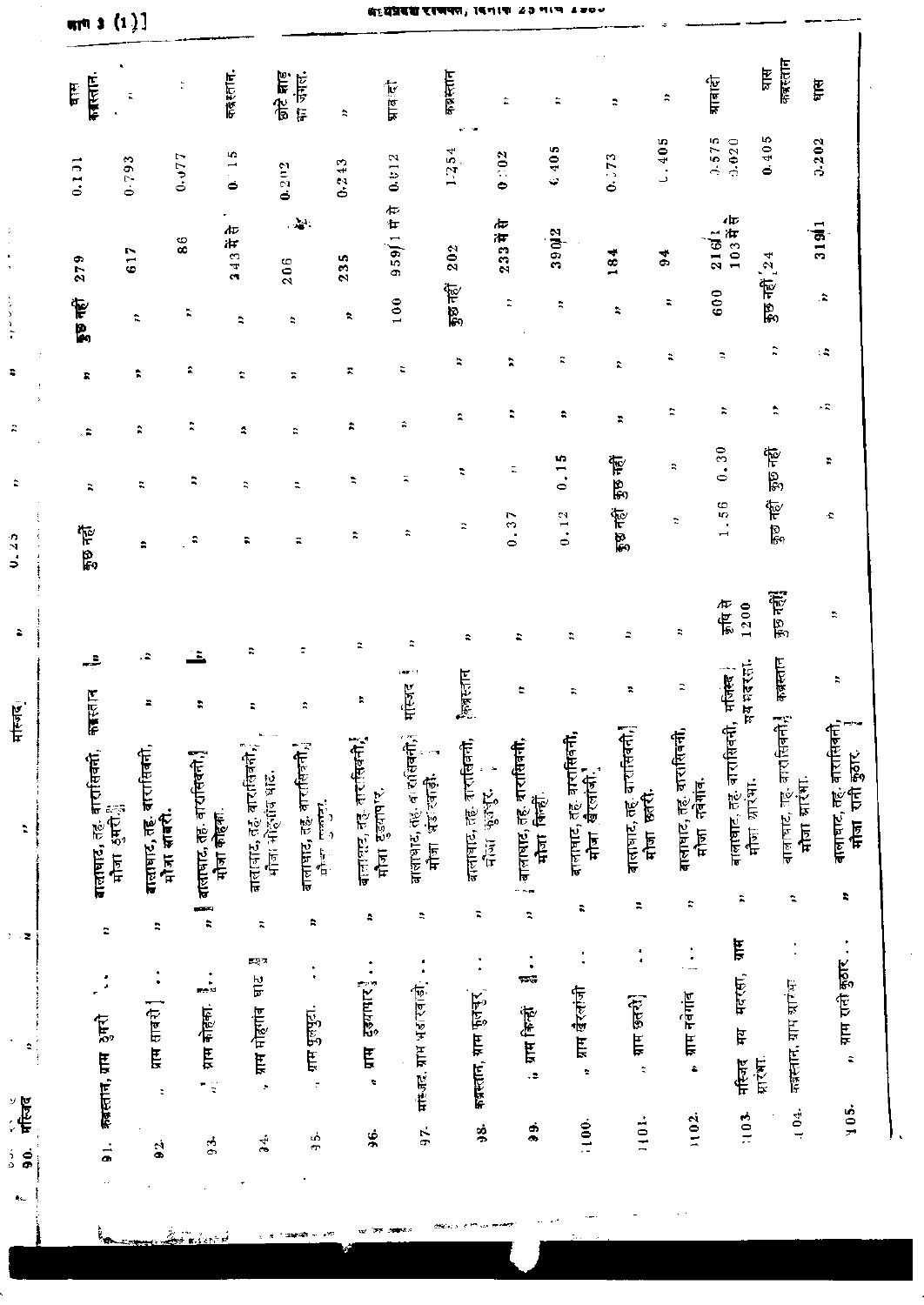| 種子の<br>0.564<br>0.077<br>0.020<br>$0.102 -$<br>0.008<br>्<br>हर्ष<br>3.8 <sub>1</sub><br>0.191<br>ŧ.<br>$\frac{1}{\sqrt{2}}$<br>Ì<br>J<br><b>130</b><br>272/220<br>r je k<br>石40片台<br>272584<br>272/276<br>39年前<br>33e<br>2.36(39)<br>32.3f14<br>$432f1$ क<br>323/3<br>32123<br>2093<br>$41/3$ ब<br>38/2व<br>39 में से,<br>186<br>104节日<br>203,<br>584<br>254<br>456<br>42/2<br>643<br>家<br>・・・<br>189,<br>市<br>34.<br>459<br>布布<br>$\frac{1}{2}$<br>10000<br>8000<br>1000<br>9700<br>$50 - 45$<br>2650<br>500<br>700<br>300<br>ቹ<br>460<br>कुछ नहीं<br>हे<br>٩<br>R<br>÷<br>۰.<br>÷,<br>r,<br>÷<br>÷,<br>2.30<br>महा कीन<br>কুত নহী<br>9.00<br>हिमे<br>.00.<br>$\overline{\mathbb{F}}$<br>দুত নহী<br>÷,<br>።<br>≈<br>F,<br>œ<br>19<br>140<br>$\overline{\phantom{a}}$<br>68.91<br>$\frac{2}{3}$<br>3.10<br>饱的<br>3.30<br>हिम<br>75<br>75<br>ΰę<br>कुछ नहीं<br>कुछ नहीं<br>ĩ.<br>÷,<br>٠<br>$\blacksquare$<br>物にゅ<br>10.00<br>23.46<br>13.00<br>6ő<br>कुछ नहीं<br>ट्टि<br>हुरु नहीं<br>$\frac{1}{2}$<br>याग<br>r,<br>Þ<br>ż<br>á,<br>$\ddot{\circ}$<br>8000<br>काषे से 12,600<br>50001 है। अन्वीक<br>पाट ने किसमे से<br>0.44.2<br>2500<br>मार्गों से 500<br>$\widetilde{\mathcal{S}}$<br>第61年1000<br>एक दूकान के<br>किराये से<br>标志<br>हि<br>3550<br>$480/-$<br>किराये से<br>$720/-$<br>$\frac{1}{10}$<br>Æ<br>رى<br>آل<br>कुछ नहीं<br>कुछ नहीं<br>j<br>$\frac{1}{3}$<br>$\overline{\mathbb{C}}$<br>ĉ.<br>٠<br>उर्दू स्कर<br>٠<br>在在時う<br>$\bullet$<br>कब्रस्तान<br>उर्दू कन्या<br>मस्जिद<br>्<br>संग<br>मकबरा<br>क्बरतान<br>$\mathbb{R}^{n+1}_{\mathcal{C}}$<br>मुदरस<br>ईदगढ़<br>गाला<br>٠<br>t,<br>बालाधान, तह, कारतील ली.<br>बालाधाट, तह, बारासिवनी,<br>बालाघाट, तह. वारासिक्नी,}<br>मौजा साबरी.<br>बालाघाट, तह, वारासिवनी,<br>बागापाट, दह, करानिक्सी,<br>बालघाट, तह, वाक्तवाट,<br>बालाघाट, तह. बालाघाट,<br>मोजा पाडरवाना.<br>मौजा बालाघाट.<br>मौजा हो रापुर.<br>Þ,<br>R<br>À<br>मौजा घपेरा.<br>मोज जाम.<br>市南市<br>t.<br>$\sim$<br>$\epsilon$<br>٤ŝ<br>$\mathcal{L}$<br>$\mathbf{1}$<br>$\epsilon$ $\Xi$<br>÷,<br>्जिर् कथा साला बेहर रोड, बा <b>र्ड नं.</b> स<br>$\epsilon$<br>ĵ.<br>मकबरा हक्क शाह बाबा <b>रेहमव</b><br>उल्ला बाडे न. 20, नगर<br>ᆉ<br>्य परिव्या मणिजन, साम पोड़-<br>$\ddot{\cdot}$<br>$\ddot{\cdot}$<br>$\ddot{\cdot}$<br>$\ddot{\cdot}$<br>उर्दू एकून, बेहर रोड, बार्ड ने.<br>÷<br>جديها<br>5.4<br>ईदगाह ग्राम होरापुर<br>, बाग सावरी<br>py the<br>रेगल उष्ट लासकरा<br>107. क्षेत्रात, ग्राम घरेरा<br>र्णास्वत् बाम जान्<br>3, नगर बालाघाट.<br>ग्राम] बेरी<br>नगर बालाघाट<br>गलायाट.<br>कब्रस्तान<br>$\ddot{\phantom{0}}$<br>108<br>111.<br>115.<br>$\frac{1}{2}$<br>114.<br>$\frac{1}{2}$<br>112.<br>113.<br>109. | N | s | ᆊ | s | ¢ | 7-Q | भू | Ţ | 节 | œ | 5 | Î,<br>œs.      | F.                                 |  |
|--------------------------------------------------------------------------------------------------------------------------------------------------------------------------------------------------------------------------------------------------------------------------------------------------------------------------------------------------------------------------------------------------------------------------------------------------------------------------------------------------------------------------------------------------------------------------------------------------------------------------------------------------------------------------------------------------------------------------------------------------------------------------------------------------------------------------------------------------------------------------------------------------------------------------------------------------------------------------------------------------------------------------------------------------------------------------------------------------------------------------------------------------------------------------------------------------------------------------------------------------------------------------------------------------------------------------------------------------------------------------------------------------------------------------------------------------------------------------------------------------------------------------------------------------------------------------------------------------------------------------------------------------------------------------------------------------------------------------------------------------------------------------------------------------------------------------------------------------------------------------------------------------------------------------------------------------------------------------------------------------------------------------------------------------------------------------------------------------------------------------------------------------------------------------------------------------------------------------------------------------------------------------------------------------------------------------------------------------------------------------------------------------------------------------------------------------------------------------------------------------------------------------------------------------------------------------------------------------------------------------------------------|---|---|---|---|---|-----|----|---|---|---|---|----------------|------------------------------------|--|
|                                                                                                                                                                                                                                                                                                                                                                                                                                                                                                                                                                                                                                                                                                                                                                                                                                                                                                                                                                                                                                                                                                                                                                                                                                                                                                                                                                                                                                                                                                                                                                                                                                                                                                                                                                                                                                                                                                                                                                                                                                                                                                                                                                                                                                                                                                                                                                                                                                                                                                                                                                                                                                            |   |   |   |   |   |     |    |   |   |   |   |                |                                    |  |
|                                                                                                                                                                                                                                                                                                                                                                                                                                                                                                                                                                                                                                                                                                                                                                                                                                                                                                                                                                                                                                                                                                                                                                                                                                                                                                                                                                                                                                                                                                                                                                                                                                                                                                                                                                                                                                                                                                                                                                                                                                                                                                                                                                                                                                                                                                                                                                                                                                                                                                                                                                                                                                            |   |   |   |   |   |     |    |   |   |   |   | 2.457          | मास                                |  |
|                                                                                                                                                                                                                                                                                                                                                                                                                                                                                                                                                                                                                                                                                                                                                                                                                                                                                                                                                                                                                                                                                                                                                                                                                                                                                                                                                                                                                                                                                                                                                                                                                                                                                                                                                                                                                                                                                                                                                                                                                                                                                                                                                                                                                                                                                                                                                                                                                                                                                                                                                                                                                                            |   |   |   |   |   |     |    |   |   |   |   |                | 二                                  |  |
|                                                                                                                                                                                                                                                                                                                                                                                                                                                                                                                                                                                                                                                                                                                                                                                                                                                                                                                                                                                                                                                                                                                                                                                                                                                                                                                                                                                                                                                                                                                                                                                                                                                                                                                                                                                                                                                                                                                                                                                                                                                                                                                                                                                                                                                                                                                                                                                                                                                                                                                                                                                                                                            |   |   |   |   |   |     |    |   |   |   |   |                |                                    |  |
|                                                                                                                                                                                                                                                                                                                                                                                                                                                                                                                                                                                                                                                                                                                                                                                                                                                                                                                                                                                                                                                                                                                                                                                                                                                                                                                                                                                                                                                                                                                                                                                                                                                                                                                                                                                                                                                                                                                                                                                                                                                                                                                                                                                                                                                                                                                                                                                                                                                                                                                                                                                                                                            |   |   |   |   |   |     |    |   |   |   |   | 4.5.7          | ् प्रावादी                         |  |
|                                                                                                                                                                                                                                                                                                                                                                                                                                                                                                                                                                                                                                                                                                                                                                                                                                                                                                                                                                                                                                                                                                                                                                                                                                                                                                                                                                                                                                                                                                                                                                                                                                                                                                                                                                                                                                                                                                                                                                                                                                                                                                                                                                                                                                                                                                                                                                                                                                                                                                                                                                                                                                            |   |   |   |   |   |     |    |   |   |   |   | 0.233          | पास और<br>信.                       |  |
|                                                                                                                                                                                                                                                                                                                                                                                                                                                                                                                                                                                                                                                                                                                                                                                                                                                                                                                                                                                                                                                                                                                                                                                                                                                                                                                                                                                                                                                                                                                                                                                                                                                                                                                                                                                                                                                                                                                                                                                                                                                                                                                                                                                                                                                                                                                                                                                                                                                                                                                                                                                                                                            |   |   |   |   |   |     |    |   |   |   |   | 0.257          | कबस्तान<br>$\overline{\mathbb{G}}$ |  |
|                                                                                                                                                                                                                                                                                                                                                                                                                                                                                                                                                                                                                                                                                                                                                                                                                                                                                                                                                                                                                                                                                                                                                                                                                                                                                                                                                                                                                                                                                                                                                                                                                                                                                                                                                                                                                                                                                                                                                                                                                                                                                                                                                                                                                                                                                                                                                                                                                                                                                                                                                                                                                                            |   |   |   |   |   |     |    |   |   |   |   | e ne           | 高原                                 |  |
|                                                                                                                                                                                                                                                                                                                                                                                                                                                                                                                                                                                                                                                                                                                                                                                                                                                                                                                                                                                                                                                                                                                                                                                                                                                                                                                                                                                                                                                                                                                                                                                                                                                                                                                                                                                                                                                                                                                                                                                                                                                                                                                                                                                                                                                                                                                                                                                                                                                                                                                                                                                                                                            |   |   |   |   |   |     |    |   |   |   |   | 1.602<br>0.053 |                                    |  |
|                                                                                                                                                                                                                                                                                                                                                                                                                                                                                                                                                                                                                                                                                                                                                                                                                                                                                                                                                                                                                                                                                                                                                                                                                                                                                                                                                                                                                                                                                                                                                                                                                                                                                                                                                                                                                                                                                                                                                                                                                                                                                                                                                                                                                                                                                                                                                                                                                                                                                                                                                                                                                                            |   |   |   |   |   |     |    |   |   |   |   |                |                                    |  |
|                                                                                                                                                                                                                                                                                                                                                                                                                                                                                                                                                                                                                                                                                                                                                                                                                                                                                                                                                                                                                                                                                                                                                                                                                                                                                                                                                                                                                                                                                                                                                                                                                                                                                                                                                                                                                                                                                                                                                                                                                                                                                                                                                                                                                                                                                                                                                                                                                                                                                                                                                                                                                                            |   |   |   |   |   |     |    |   |   |   |   |                | К                                  |  |
|                                                                                                                                                                                                                                                                                                                                                                                                                                                                                                                                                                                                                                                                                                                                                                                                                                                                                                                                                                                                                                                                                                                                                                                                                                                                                                                                                                                                                                                                                                                                                                                                                                                                                                                                                                                                                                                                                                                                                                                                                                                                                                                                                                                                                                                                                                                                                                                                                                                                                                                                                                                                                                            |   |   |   |   |   |     |    |   |   |   |   | Λī             | <b>Ed</b>                          |  |
|                                                                                                                                                                                                                                                                                                                                                                                                                                                                                                                                                                                                                                                                                                                                                                                                                                                                                                                                                                                                                                                                                                                                                                                                                                                                                                                                                                                                                                                                                                                                                                                                                                                                                                                                                                                                                                                                                                                                                                                                                                                                                                                                                                                                                                                                                                                                                                                                                                                                                                                                                                                                                                            |   |   |   |   |   |     |    |   |   |   |   |                |                                    |  |
|                                                                                                                                                                                                                                                                                                                                                                                                                                                                                                                                                                                                                                                                                                                                                                                                                                                                                                                                                                                                                                                                                                                                                                                                                                                                                                                                                                                                                                                                                                                                                                                                                                                                                                                                                                                                                                                                                                                                                                                                                                                                                                                                                                                                                                                                                                                                                                                                                                                                                                                                                                                                                                            |   |   |   |   |   |     |    |   |   |   |   |                | 悵                                  |  |
|                                                                                                                                                                                                                                                                                                                                                                                                                                                                                                                                                                                                                                                                                                                                                                                                                                                                                                                                                                                                                                                                                                                                                                                                                                                                                                                                                                                                                                                                                                                                                                                                                                                                                                                                                                                                                                                                                                                                                                                                                                                                                                                                                                                                                                                                                                                                                                                                                                                                                                                                                                                                                                            |   |   |   |   |   |     |    |   |   |   |   | 0.233          | $\dot{\vec{q}}$ :                  |  |
|                                                                                                                                                                                                                                                                                                                                                                                                                                                                                                                                                                                                                                                                                                                                                                                                                                                                                                                                                                                                                                                                                                                                                                                                                                                                                                                                                                                                                                                                                                                                                                                                                                                                                                                                                                                                                                                                                                                                                                                                                                                                                                                                                                                                                                                                                                                                                                                                                                                                                                                                                                                                                                            |   |   |   |   |   |     |    |   |   |   |   |                | शानादी                             |  |
|                                                                                                                                                                                                                                                                                                                                                                                                                                                                                                                                                                                                                                                                                                                                                                                                                                                                                                                                                                                                                                                                                                                                                                                                                                                                                                                                                                                                                                                                                                                                                                                                                                                                                                                                                                                                                                                                                                                                                                                                                                                                                                                                                                                                                                                                                                                                                                                                                                                                                                                                                                                                                                            |   |   |   |   |   |     |    |   |   |   |   |                |                                    |  |
|                                                                                                                                                                                                                                                                                                                                                                                                                                                                                                                                                                                                                                                                                                                                                                                                                                                                                                                                                                                                                                                                                                                                                                                                                                                                                                                                                                                                                                                                                                                                                                                                                                                                                                                                                                                                                                                                                                                                                                                                                                                                                                                                                                                                                                                                                                                                                                                                                                                                                                                                                                                                                                            |   |   |   |   |   |     |    |   |   |   |   | 0.045          | ग्राबादी                           |  |
|                                                                                                                                                                                                                                                                                                                                                                                                                                                                                                                                                                                                                                                                                                                                                                                                                                                                                                                                                                                                                                                                                                                                                                                                                                                                                                                                                                                                                                                                                                                                                                                                                                                                                                                                                                                                                                                                                                                                                                                                                                                                                                                                                                                                                                                                                                                                                                                                                                                                                                                                                                                                                                            |   |   |   |   |   |     |    |   |   |   |   | 0.004          | मकबरा                              |  |
|                                                                                                                                                                                                                                                                                                                                                                                                                                                                                                                                                                                                                                                                                                                                                                                                                                                                                                                                                                                                                                                                                                                                                                                                                                                                                                                                                                                                                                                                                                                                                                                                                                                                                                                                                                                                                                                                                                                                                                                                                                                                                                                                                                                                                                                                                                                                                                                                                                                                                                                                                                                                                                            |   |   |   |   |   |     |    |   |   |   |   |                |                                    |  |

 $\bar{\beta}$ 

830

计目录表 人名

 $\mathcal{A}_{\mathcal{A}}$ 

 $\ddot{?}$ 

The contract of the second second

## मत्यप्रेश राजपत, दिनांक 25 मार्च 1983

 $[$  Mrs  $3$   $(1)$ 

Ķ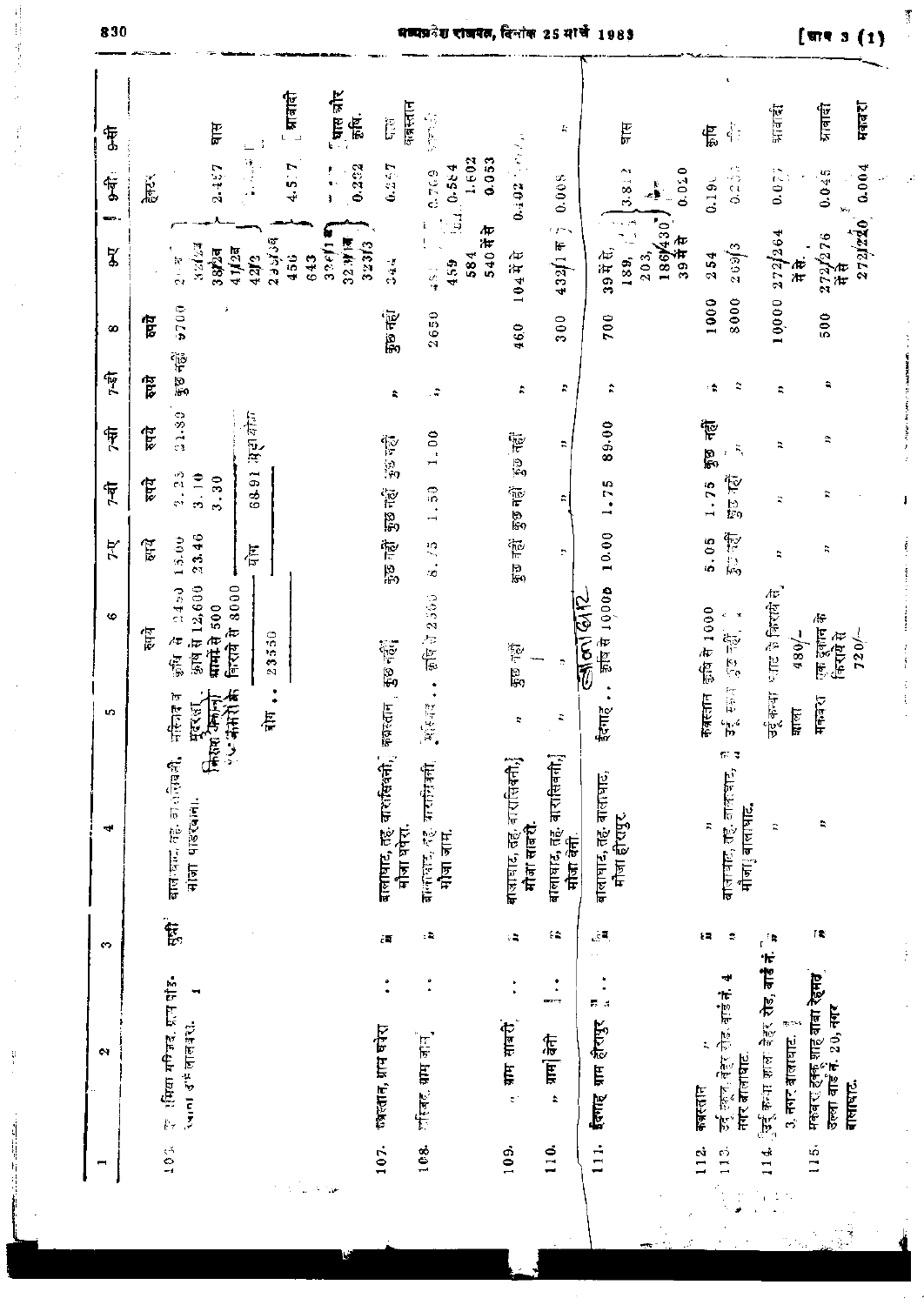| 1312व.क. भावादी                            |                                                           | कारतान          | 傷                                  | फबस्तान    | ÷,                  |                                           | ÷                                         | मस्जिद | बड़े झाड़ का                         | जंगल.                                           | कब्रस्तान                            | प्राबादी                             |           | कब्रस्तान                                  | कबस्तान<br>È                            | <u>Ple</u>     | कबस्तान                                   |                                            |
|--------------------------------------------|-----------------------------------------------------------|-----------------|------------------------------------|------------|---------------------|-------------------------------------------|-------------------------------------------|--------|--------------------------------------|-------------------------------------------------|--------------------------------------|--------------------------------------|-----------|--------------------------------------------|-----------------------------------------|----------------|-------------------------------------------|--------------------------------------------|
| हैदर                                       |                                                           | 1.218           |                                    | 0.729      | 0.040               |                                           | 1.534                                     | 0.028  |                                      | 0.991                                           | 0.506                                | 1.331                                | $0.1 + 2$ | 0.899                                      | 0.789<br>0.057                          | 0.129          | 0.437                                     |                                            |
| सीट नं. 306<br>प्लाट नं. 28                | 209114<br>184419<br>207/19<br>187/1                       | 209/2年<br>207/2 | 11,692<br>203/7<br>272744<br>20814 | 205        | ₩<br>$\blacksquare$ | ٠                                         | 23                                        | 422    |                                      | $\overline{5}$                                  | $\overline{131}$                     | 565<br>103<br>50711                  | 293裕      | 2374<br>620                                | 220<br>659<br>$\frac{1}{2}$<br>٠        | 26             | 756                                       |                                            |
| $\frac{6}{10}$                             | $\mathcal{L}_{\mathbf{A}}$<br>÷<br>$\sum_{i=1}^{n}$<br>25 |                 |                                    | 400        |                     | कुछ नहीं                                  | z,                                        | 600    |                                      | कुछ नहीं                                        | ÷,                                   | 830                                  |           | কুত নহাঁ                                   | ء:                                      | ς              |                                           | à,                                         |
| ÷                                          | ≫ٍ<br>ه                                                   |                 |                                    | कुछ नहीं   |                     | $\mathbf{r}$                              | Ã                                         | ÷.     |                                      | ٦Ŕ                                              | R                                    | 0.60<br>0.10                         |           | कुछ नहीं                                   | $\ddot{ }$                              | ÷ħ,            |                                           | ÷.                                         |
| ÷,                                         | 2.50                                                      |                 |                                    | 0.35       |                     | দুত নহী                                   | ።                                         | 嵩      |                                      | ÷                                               | ı.                                   | 0.10<br>0.60                         |           | 0.10                                       | कुछ नहीं                                | ÷              |                                           | ×                                          |
| ۵                                          | 1.50                                                      |                 |                                    | 1.05       |                     | <b>দুভ নহী</b>                            | ÷                                         | z      |                                      | ÷                                               | ÷,                                   | 0.15<br>0.90                         |           | 0.10                                       | कुछ नहीं                                | ÷,             |                                           | е                                          |
| ÷,                                         | 5.55                                                      |                 |                                    | 3.50       |                     | कुछ नहीं                                  | ÷                                         |        | ÷                                    | ÷                                               | ÷,                                   | 6.00<br>0.31                         |           | 0.19                                       | দুত নहीं                                | ς              |                                           | ۵                                          |
| कुछ नहीं                                   | कृषि से 350                                               |                 |                                    | प्रामों की | 360<br>फसल से       | দুভ নहीं                                  | z                                         |        | ÷,                                   | ።                                               | ÷                                    | .5087780                             |           | कुछ नहीं                                   | ÷,                                      |                | ÷,                                        | ÷                                          |
| ईदगाह                                      | कबस्तान                                                   |                 |                                    | ÷,         |                     | ÷                                         | कबस्तान                                   |        | मस्जिद                               | कबस्तान                                         | ÷                                    | मस्बद.                               |           | कबस्तान                                    | r,                                      |                | ÷,                                        | ۵                                          |
| ÷,                                         | ÷                                                         |                 |                                    | r.         |                     | बालाघाट, तह. बालाघाट<br>गोजा जमनबार.      | बालाघाट,<br>ķ<br>बाताघाट, तह<br>मौजा खैरा |        | बालाधाण, तह, बालाघाट,<br>मौजा लामटा. | बाताबाट, तह, बालाघाट<br>गोजा समनापुर.           | बालाघाट, तह, बालाघाट<br>गोजा घपेड़ा. | बालाघाट, तह, बालाघाट,<br>मौजा हट्टा. |           | बालाघाट, तह बालाघाट                        | बातापाट,<br>बालाघाट, तह.<br>मोजा हट्टा. | मौजा खोडसिवती. | बालाघाट, तह बालाघाट.<br>मौज मोहगाँव खुदं. | लाघाट तह बालाघाट,<br>मौजा माटे.<br>बालाघाट |
| Þ,                                         | ÷,                                                        |                 |                                    |            | κ                   | È,                                        | ÷,                                        |        | ÷,                                   | ÷,                                              | ÷                                    | $\ddot{\textbf{z}}$                  |           | ÷                                          | È,                                      |                | R                                         | ÷,                                         |
| ईदगाह, पुलिस परेड ग्राउंड,<br>नगरबालां तट. | कबस्तान, तेहर रोड, नगर<br>बालाघाट.                        |                 |                                    |            | E,                  | $\ddot{\cdot}$<br>कब्रस्तान, ग्राम जमनखार | $\ddot{\cdot}$<br>कब्रस्तान ग्राम खेरा    |        | t<br>121. मजिल्द, गाम लामटा          | $\ddot{\cdot}$<br>122. कन्नस्तान, ग्राम समनापुर | $\ddot{\cdot}$<br>,, प्राप्त घषेड़ा  | मस्जिद, ग्राम हृद्टा                 |           | $\ddot{\cdot}$<br>कब्रस्तान, ग्राम हुट्टा. | ग्राम बोंडसिनरी<br>$\ddot{ }$           |                | ,, ग्राम मोहगांव खुर्द                    | ", ग्राम माटे                              |
| 116.                                       | 117.                                                      |                 |                                    |            | 118                 | 119.                                      | 120.                                      |        |                                      |                                                 | 123.                                 | 124.                                 |           | 125.                                       | 126                                     |                | 127.                                      | 128                                        |

जाग 3 (4) ]

 $\tilde{\mathcal{R}}$ 

 $\begin{array}{c} \rule{0pt}{2ex} \rule{0pt}{2ex} \rule{0pt}{2ex} \rule{0pt}{2ex} \rule{0pt}{2ex} \rule{0pt}{2ex} \rule{0pt}{2ex} \rule{0pt}{2ex} \rule{0pt}{2ex} \rule{0pt}{2ex} \rule{0pt}{2ex} \rule{0pt}{2ex} \rule{0pt}{2ex} \rule{0pt}{2ex} \rule{0pt}{2ex} \rule{0pt}{2ex} \rule{0pt}{2ex} \rule{0pt}{2ex} \rule{0pt}{2ex} \rule{0pt}{2ex} \rule{0pt}{2ex} \rule{0pt}{2ex} \rule{0pt}{2ex} \rule{0pt}{$ 

 $\bar{\mathcal{L}}_1$ 

Þ

 $\bar{t}$ 

मध्यप्रदेश राजपत्र, दिनांक 25 मार्च 1983

831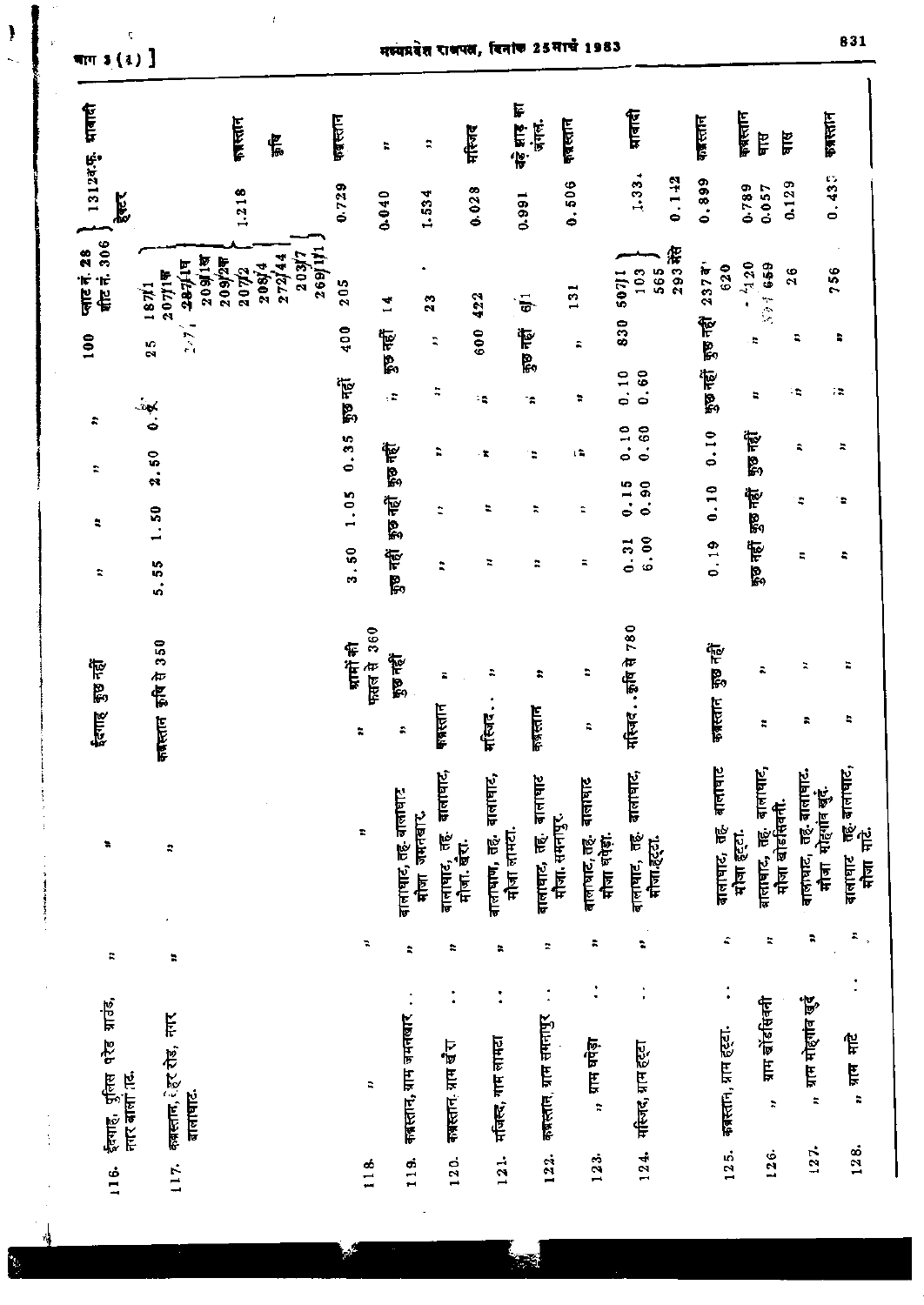| 89 J                                               |                                                    |                                                               |                                          |                                     |                                      |                                            |                                     |                      | मव्यप्रदश राजपत्न, व्यापा 25 मार्च 1983 |                                                                                 |                                                 | 14143(1)                                     |                  |
|----------------------------------------------------|----------------------------------------------------|---------------------------------------------------------------|------------------------------------------|-------------------------------------|--------------------------------------|--------------------------------------------|-------------------------------------|----------------------|-----------------------------------------|---------------------------------------------------------------------------------|-------------------------------------------------|----------------------------------------------|------------------|
| Į                                                  | 计对象<br>Î                                           | कब्रस्तान.                                                    | ÷                                        | $\mathbb{C}^n$                      | Ę                                    | ईदगाह ∘ाप                                  | गजार                                | कब्रस्तान.           | ाबादी व<br>ļ.                           | व कृषि.<br>प्राबादी                                                             | Ę                                               | ्दर्भाह<br>र                                 | <u>प्रबस्तान</u> |
| Ţ                                                  | हैस्टर                                             | 0.607                                                         | 0.065                                    | 0.275                               | 0.809                                | 0.044                                      | 0.044                               | 0.040<br>2.043       | 2675                                    | 0.020<br>1.692                                                                  | 0.040                                           | 0.121                                        | 0.238            |
| $\frac{1}{2}$                                      | f<br>f                                             | 193                                                           | 345                                      | 341                                 | 309                                  | 38676                                      | 386节                                | 272<br>387           | 3327<br>$227$ व<br>2409<br>1147<br>391  | 42311 च<br>में से.<br>423(17)<br>4231157<br>423117<br>423119<br>42.311 可<br>694 | 203                                             | 385123                                       | 529              |
| œ                                                  | ÷<br>हृमे                                          | कुछ नहीं कुछ नहीं                                             | ۰.                                       | . e                                 | ă,                                   | $\overline{50}$                            | 25                                  | कुछ नहीं.            | 3500                                    | 4800                                                                            | 爵                                               | ទី                                           | 晶粒               |
| Ţ                                                  | ø<br>ह्र<br>≠                                      |                                                               | ۵.                                       | $\ddot{z}$                          | ż                                    | #.                                         | P,                                  | $\ddot{\mathbf{r}}$  | $\ddot{z}$                              | कुछ नहीं                                                                        | ÷                                               | ÷                                            | z                |
| Ī<br>ż                                             | हि<br>÷                                            | कुछ नहीं                                                      | E,                                       | ÷                                   | ÷,                                   |                                            | ÷                                   | $\ddot{\phantom{a}}$ | 5.83                                    | कुछ नहीं                                                                        | Ġ,                                              | R                                            | ż,               |
| $7 - \hat{r}$<br>ź                                 | 窄                                                  | कुछ नहीं                                                      | ÷,                                       | E,                                  | r,                                   |                                            | $\ddot{ }$                          | 12                   | $\epsilon$                              | 1.25                                                                            | <b>Be</b>                                       | 0.25                                         | 鄙                |
| K                                                  | हैं                                                | कुछ नहीं.                                                     | $\overline{\mathbf{a}}$                  | ÷,                                  | ።                                    |                                            | ÷.                                  | ÷,                   | ÷                                       | 4.75                                                                            | 胃管                                              | 0.62                                         | 尉                |
| $\bar{\phi}^{(2)}$                                 | हि $\frac{1}{2}$ ः                                 | कुछ नही-                                                      | ٠                                        | ÷,                                  |                                      | ₿                                          | P,                                  | ÷,                   | कृषि से 4500                            | मस्जिदकृषि से 5000                                                              | कुछ नहीं                                        | ÷.                                           | $\mathbb{Z}$     |
| Ξ<br>ю                                             | ÷                                                  | з<br>कास्तान                                                  | İ,                                       | ÷.                                  |                                      | ईदगाह                                      | मवार                                | कब्रस्तान            | गस्त्रिद                                |                                                                                 | स्तान<br>ě                                      | ईदगाह.                                       | कबस्तान          |
| तहू. बालाघाट,<br><u>ईपरै फर्</u> तम<br>गलाघाट<br>з | तहः बालाघाटः<br>मौजा मोहगांव खुदै<br>बालाघाट,<br>ż | बालाधर,<br>बालाममुजलिबायान,<br>Ý<br>可以通过。<br>÷                | बालाघाट<br>बालाधाट, तह.<br>मौज मोदा.     | बालाघाट, तह. बालाघाट,<br>मोजा गुरी. | बालाघाट, तह, बालाघाट,<br>मोजा कोहका. | बालाघाट, तह. बालाघाट,<br>मोजा कटंगी.       | R                                   | ٩                    | È,                                      | जिला बालाघाट, तह, बाला-<br>घाट, मोबा किरनापुर.                                  | जिला बालाघाट, तह, बाला-<br>घाट, मोजा प्रामगांद. | जिला बालाघाट, तह.<br>बालाघाट, मोजा किरनापुर. | $\ddot{ }$       |
| m<br>$\ddot{\cdot}$                                |                                                    | $\overleftarrow{\mathbf{E}}$                                  | ţ,                                       | ÷,                                  | R                                    | $\ddot{ }$                                 | ۵                                   | ₽                    | ÷                                       | $\ddot{\phantom{0}}$                                                            | $\ddot{ }$                                      | ÷,                                           | Þ,               |
| नै<br>쎨<br>¢,                                      | ,<br>ग्रेस मोहगांव खुंद                            | प्रम खोडसिकनी<br>$\ddot{\cdot}$<br>ग्राम दत्ता<br>$\tilde{z}$ | $\ddot{\cdot}$<br>ग्राम मोदा<br><u>=</u> | $\frac{1}{2}$ and $\frac{1}{2}$     | $\ddot{\cdot}$<br>,, प्राप कोहका     | $\ddot{\phantom{0}}$<br>ईदगाह, ग्राम कटंगी | मजार गरूड शाह बाबा,<br>ग्राम कटंगी. | कबस्तान, ग्रान कटंगी | E,<br>गरिवद                             | ग्राम किरनापुर                                                                  | $\ddot{\cdot}$<br>कब्रस्तान, याम श्रामगांव      | $\ddot{\cdot}$<br>ईदगाह, ग्राम किरनापुर      | ÷#               |
| $\frac{8}{15}$<br>÷                                | この                                                 | $129.$ कब्रस्तान<br>$\frac{6}{5}$                             | 125.<br>130.                             | 131.                                | 132.                                 | 133.                                       | 134.                                | 135.                 | 136.                                    | ÷,<br>137.                                                                      | 138.                                            | 139.                                         | 140. कबस्तान     |

WITCHES

AVEN

a provincia de la partida<br>Alemando de la partida

À,

831

医苯磺甲基甲烷 计单排列

 $\frac{1}{2}$ 

÷

J  $\frac{1}{2}$ 

 $\overline{\mathcal{A}}$ 

ÿ

ķ

ļ.

## Ŀ.  $\overline{a}$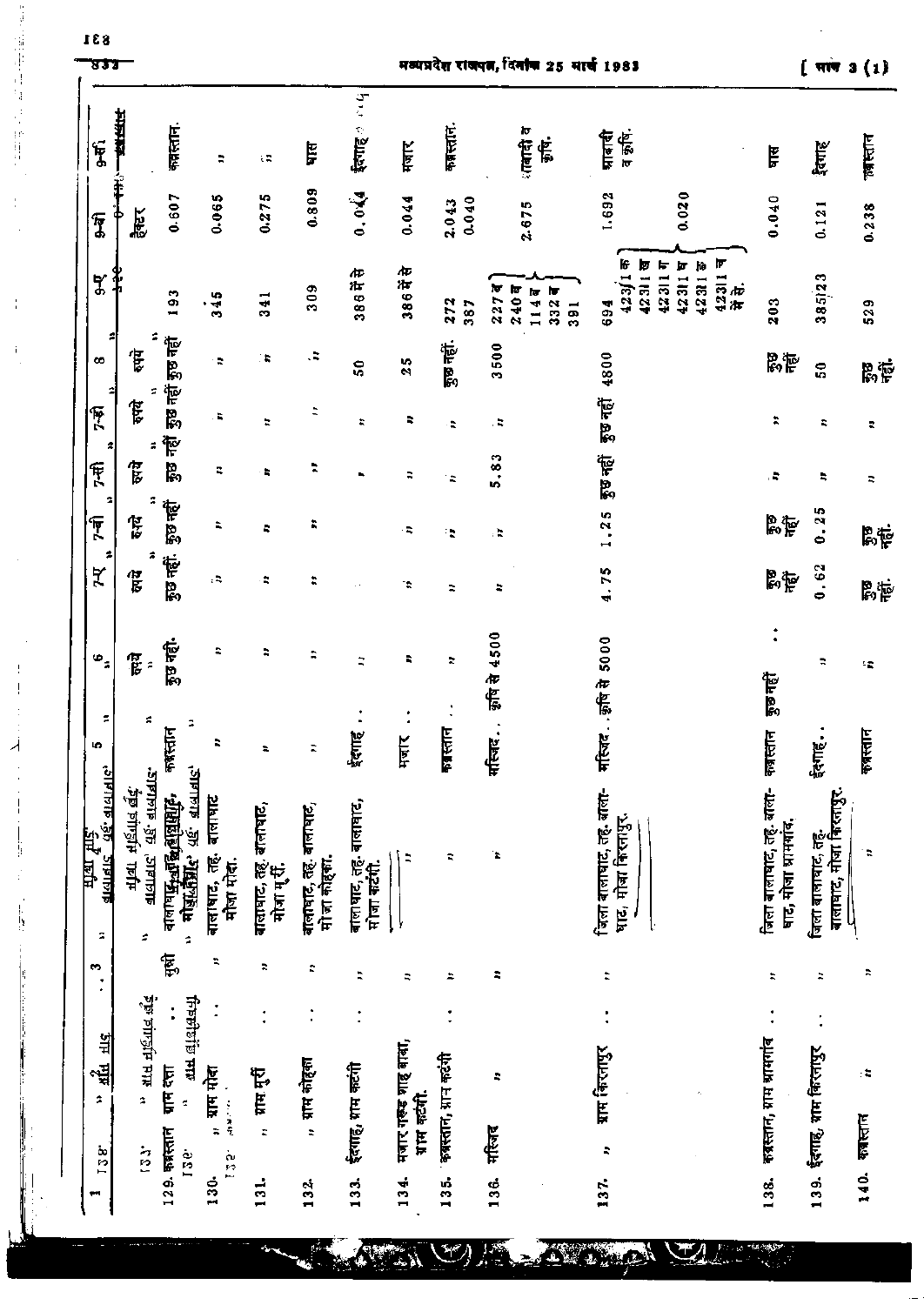| $\bullet$<br>U) |                                          | भाग 3 (1) ]                               |                                               |                                                        |                                       |                                           |                                                |                                           |                                           |                                             | मध्यप्रदेश राजपत्र, विनांक 25 मार्च 1983 |                                        |                                             |                                                   |                                                         |                          | 823                                         |
|-----------------|------------------------------------------|-------------------------------------------|-----------------------------------------------|--------------------------------------------------------|---------------------------------------|-------------------------------------------|------------------------------------------------|-------------------------------------------|-------------------------------------------|---------------------------------------------|------------------------------------------|----------------------------------------|---------------------------------------------|---------------------------------------------------|---------------------------------------------------------|--------------------------|---------------------------------------------|
|                 | $\mathcal{L}_{\mathcal{A}}$              | Ė                                         | $\ddot{\phantom{a}}$                          | تھا<br>پھ                                              | Ė                                     | व शत्तान.<br>P,                           | ाब्रस्तान                                      | ķ                                         | मःस्वद                                    | कब्रालान.                                   | ť.                                       | प्तुः<br>मि                            | मं जूद.                                     | 计可                                                | बड़े नाड़<br>का नाल.                                    | कब्रस्तान                | ÷,                                          |
|                 | 0.202                                    | 0.121                                     | 0.154                                         | 0.049<br>0.454<br>0.024                                | 0.182<br>0.073<br>0.303               | 0.709                                     | 0.085                                          | $0.121$<br>$0.251$                        | 0.024                                     | 0.611                                       | 4602                                     | 0.809<br>0.020                         | 0.040                                       | $0.008$<br>$0.008$                                | 0.339                                                   | 0.405                    | 1.064                                       |
|                 | $\bullet$                                | 391                                       | 650                                           | 78/27<br>77/19<br>88/1                                 | 162/2 年. 4.<br><b>B 1106</b><br>90177 | 38                                        | 118                                            | 109<br>113                                | 65121                                     | 455                                         | 113,119,<br>66,107,<br>137,              | 125<br>231                             | 514417                                      | 26/9 में से.<br>2.617                             | $(37/1$ में से                                          | 88/2                     | 525                                         |
| 停               | $\mathbb{R}^2$                           | ÷                                         | $\ddot{ }$                                    | 300                                                    | कुछ नहीं                              | ÷,                                        | ÷                                              | ÷,                                        | 2500                                      | <b>Beli</b> e                               | 4000                                     | <b>Baj</b>                             | 100                                         | ${\tt s}$                                         | នី                                                      | ÷.                       | ż,                                          |
|                 | t,                                       | r,                                        | ÷                                             |                                                        | $\mathbf{r}$                          | C.                                        | Ŧ,                                             | ÷.                                        | ÷.                                        | ÷                                           | г.                                       | e                                      | Þ,                                          | ÷                                                 | Ξ                                                       | $\ddot{\sim}$            | ÷                                           |
|                 | τâ,                                      | $\ddot{\phantom{a}}$                      | Ř                                             |                                                        | 75                                    | í.                                        |                                                | ۰ŧ,                                       | ٠Ř                                        | ÷                                           |                                          | ÷                                      | ÷                                           | R                                                 | Ř                                                       | . е                      | ٠                                           |
| Ë               | a,                                       | ÷                                         | z                                             | 0.30                                                   | 晶带                                    | $\ddot{\phantom{a}}$                      | ۰Ŕ                                             | τ                                         |                                           | ÷                                           |                                          | ÷                                      | ÷                                           | r,                                                | $\ddot{ }$                                              | $\ddot{\text{a}}$        | $\approx$                                   |
| 菅               | È,                                       | z,                                        | ÷,                                            | 2.17                                                   | 高标                                    | ŧ.                                        | 'n,                                            | ÷                                         | ÷,                                        | $\ddot{ }$                                  | 21.20                                    | 恩荷                                     | $\ddot{z}$                                  | ÷                                                 | ż                                                       | ς                        | ×                                           |
|                 | ÷.                                       | $\ddot{ }$                                | $\ddot{ }$                                    | कृषि से ६००                                            | कुछ नहीं                              | ÷,                                        | ።                                              | ÷,                                        |                                           | ÷                                           | 51विंस के 8000                           | ক্ত বৰ্হা                              | ÷                                           |                                                   |                                                         |                          | ÷                                           |
|                 | ٠.                                       | ÷,                                        | È,                                            | मस्जिद्द.                                              | कब्रस्तान                             | $\ddot{\pi}$                              |                                                | R                                         | गरिबद                                     | कब्रस्तान                                   | मस्जिद.                                  | कबस्तान                                | मस्जिद.                                     | ईदगाह.                                            | मजारात                                                  | केब्रस्तान               | ÷,                                          |
|                 | बालावाट, मोजा भुवा.<br>जिला बालाघाट, तह. | बालाघाट, मोजा भुरकबा<br>जिला बालाघाट, तह. | जिला बालाघाट, तह.<br>बालाघाट, मोजा मुन्डेसरा. | बालाघाट, मोजा ढोरिया<br>जिला बालाधाट, तह.<br>परसवाड़ा. | ÷                                     | बालाघाट, मोजा मोहरा.<br>जिला बालाधाट, तह. | जिला बालाघाट, तह, बालाघाट ,,<br>मोजा पीपलगांव. | बालाधाट, मोजा इटोरा.<br>जिला बालाधाट, तह. | बालाघाट, मोजा इटोरा.<br>जिला बालाघाट, तह. | बालाघाट, मोजा खोलमारा.<br>जिला बालाघाट, तह. | जिला बालाघाट, तह.<br>बालाघाट, मोजा पोनी. | जिला बालाघाट,तह.<br>बालाघाट,मोजा पोनी. | बालाघाट, मोजा बिसौंदी.<br>जिला बालाघाट, तह. | <u>लांचे</u><br>जिला बालपाट, तह.<br>बालाघाट, मौजा | बालाघाट, मोजा लाजी.<br>जिला बालाघाट, तह.                | k                        | सहेकी<br>जिला बालाघाट, तह.<br>बालाघाट, मौजा |
|                 | ÷Ř                                       | ÷,                                        | ÷,                                            | $\ddot{ }$                                             | 'N                                    | $\ddot{\phantom{0}}$                      | Ŧ,                                             | t.                                        | Ř                                         | ÷,                                          | ÷                                        | ÷                                      | R                                           | ÷,                                                | ÷                                                       | ÷,                       | ÷                                           |
|                 | गाम भूवा<br>$\sim$                       | प्राप्त भुरकन्डा<br>÷                     | ग्राम मुग्डेसरा<br>÷,                         | मस्जिद, ग्राम ढोरिया परसवाड़ा.                         | R,<br>फबस्तान                         | ग्राम मोहारा<br>r,                        | ग्राम पीपलगांव<br>÷,                           | ग्राम इटोरा<br>÷                          | $\ddot{\cdot}$<br>गरिजद, ग्राम इटोरा      | कब्रस्तान, बाम लोलमारा                      | मस्जिद, ग्राम पोनी                       | कब्रस्तान, बाम पोनी                    | गरिजद, ग्राम बिसौंनी                        | ईदगाह, ग्राम लांजी                                | सैय्यद बली बाबा, ग्राम लांजी.<br>मजारात सैयद मस्तान तया | - कब्रस्तान, ग्राम लांजी | कबरतान, ग्राम सहेकी                         |
|                 | 141.                                     | 142.                                      | 143.                                          | 144.                                                   | 145.                                  | 146.                                      | 147.                                           | 148.                                      | 149.                                      | 150.                                        | 151.                                     | 152.                                   | ្មែ <u>ង</u>                                | 154.                                              | 1538                                                    | $156 -$                  | is<br>151                                   |

He Holden and I am the first more  $\left\langle A_{\rm L}\right\rangle =\lambda\left\langle \gamma_{\rm L}\right\rangle /4$ 

 $\mathbb{R}^n$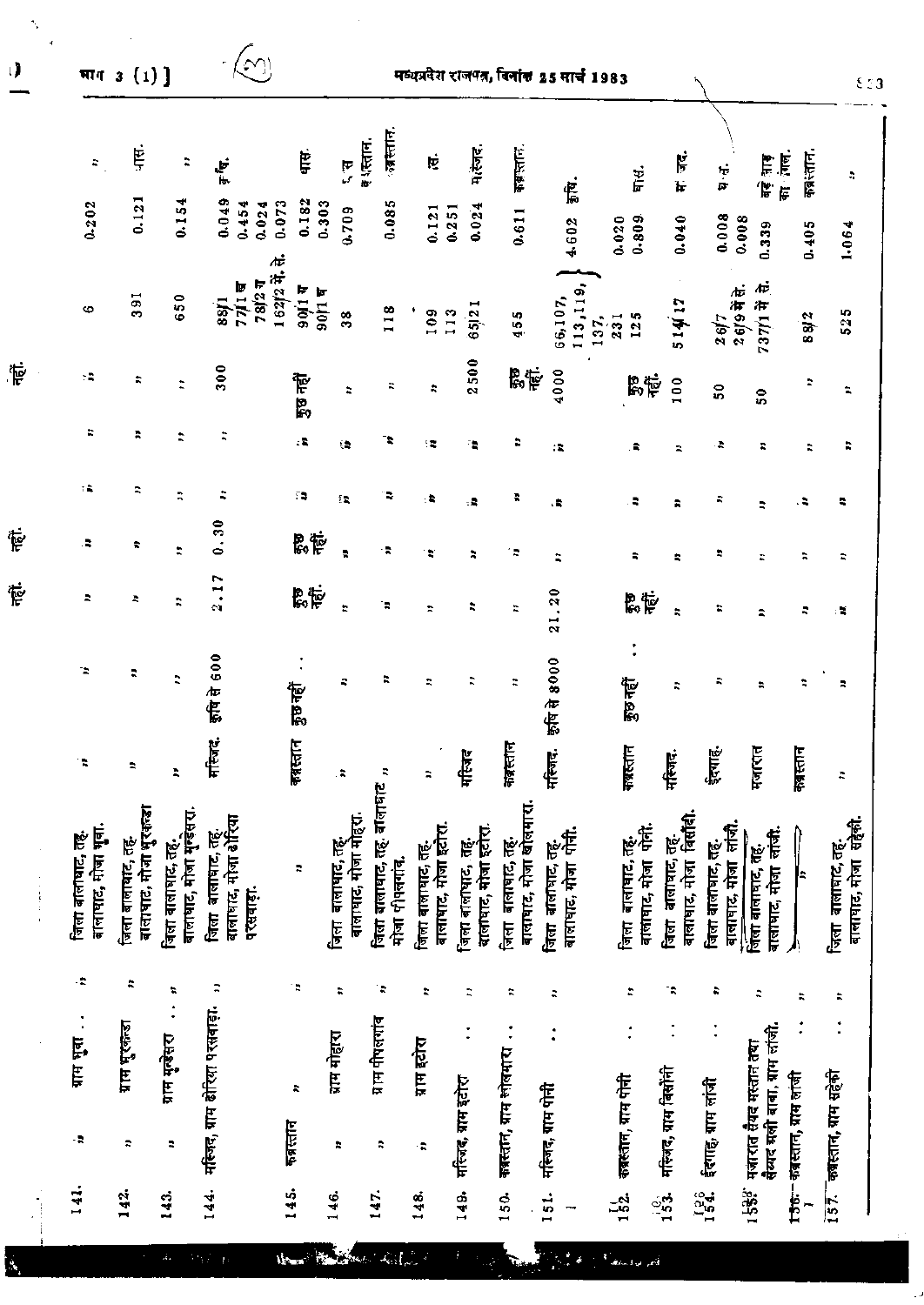| 834            |        |                                                 |                                          |                                            |                                             |                                             | मञ्यप्रबेश                                 |                                                 | राजपत्न, दिनांश 25 मार्च 1983                    |                                     |                           |                      |                                                  |                                                 |                                               |                                            | माग                                       | 3                                           | $\left(1\right)$                    |
|----------------|--------|-------------------------------------------------|------------------------------------------|--------------------------------------------|---------------------------------------------|---------------------------------------------|--------------------------------------------|-------------------------------------------------|--------------------------------------------------|-------------------------------------|---------------------------|----------------------|--------------------------------------------------|-------------------------------------------------|-----------------------------------------------|--------------------------------------------|-------------------------------------------|---------------------------------------------|-------------------------------------|
| $\ddot{F}$     | ę      |                                                 | कबस्तान<br>Ę                             | कबस्तान.<br>- प्रस्तान                     | ÷                                           | ÷,<br>Ff.                                   |                                            |                                                 | ग्राबारी<br>$\frac{1}{2}$                        |                                     | कबस्तान                   | t.                   | हू                                               | बढ़े झाड़                                       | का जंगल<br>कबस्तान<br>æ,                      | t<br>$\mathcal{Z}_\sigma$                  | E                                         | ग्राबादी                                    |                                     |
| $\overline{3}$ | हैसर   | 0.316                                           | 0.081<br>0.040                           | 0.769                                      | 1,850                                       | 0.709                                       | 0.567                                      | 0.405                                           | 0.539<br>0.081                                   |                                     | 0.405                     | 0, 202               | 0.202                                            | 0.020                                           | 0.093                                         | 0.235                                      | 0.053                                     | 0.425                                       | 0.441                               |
| $\frac{1}{2}$  |        | 505                                             | 70[1                                     | 683                                        | 590<br>14912                                | 247                                         | 271                                        | 362                                             | 435                                              | 321                                 | 359                       | 17912                | r,                                               | $\frac{8}{7}$                                   |                                               | 259<br>$\frac{6}{10}$                      | 10841                                     |                                             | 206<br>204                          |
| $\infty$       | 怎      | कुछ नहीं कुछ नहीं                               | $\ddot{\tilde{}}$                        | ÷.                                         | ÷                                           | A                                           | ÷,                                         | ÷.                                              | ÷                                                | 1,280                               | कुछ नहीं                  | $\ddot{ }$           | ÷                                                |                                                 | r.                                            | ÷,                                         | ξÈ,                                       | 2,300                                       | : 2                                 |
| <b>F</b>       | ह्मद्र |                                                 | ÷,                                       | $\ddot{ }$                                 | ÷                                           | Э                                           | ÷,                                         | ٠¢                                              | P,                                               | $\ddot{\tilde{}}$                   | ÷                         | ÷                    |                                                  | ż                                               | $\ddot{\phantom{a}}$                          |                                            | Е                                         | Þ,                                          | ።                                   |
| Ę              | हि     | কুড নहीं                                        |                                          |                                            | ÷                                           | ÷,                                          | ÷,                                         | t                                               | ÷,                                               | ÷,                                  | ÷.                        | ÷                    |                                                  | ÷                                               | ÷                                             | ።                                          | ÷                                         | ₹                                           |                                     |
| <b>fr</b>      | है     | দুত নहीं                                        | ٠ź                                       | A,                                         | r.                                          | ÷                                           | ĴΣ,                                        | $\mathbf{r}$                                    | ÷                                                | ÷                                   | t                         |                      |                                                  | r.                                              | $\ddot{ }$                                    | ።                                          | t                                         | ÷                                           | ≎                                   |
| Ă              | है     | কুভ নहों                                        | ÷                                        | ÷                                          | t                                           | ĩ.                                          | Ť.                                         | ÷                                               | ÷                                                |                                     | Þ                         |                      | r,                                               | $\ddot{ }$                                      | $\ddot{ }$                                    | ₹                                          | Ř                                         | ።                                           | ÷                                   |
| Φ              | हि     | কুভ নहीं                                        | ÷                                        |                                            |                                             | ።                                           | ÷,                                         | ÷                                               | R,                                               | एक झाम की म्राय<br>$\frac{3}{4}$ 25 | দুভ নহী                   |                      | ÷,                                               | Ť.                                              | $\ddot{ }$                                    | ÷                                          |                                           |                                             |                                     |
| ယ              |        | स्तान                                           |                                          |                                            |                                             |                                             |                                            |                                                 | ÷.                                               | गरिजद                               | कब्रस्तान                 |                      |                                                  |                                                 |                                               | ÷                                          | $\ddot{\phantom{0}}$                      | र्गरेजद                                     |                                     |
| ٠              |        | F<br>बालाघाट, मोजा विसोनी.<br>जिला बालाघाट, तह. | जिला बालाघाट, तह.<br>बालाघाट, मोजा घोटी. | बालाघाट, मोजा दिशोरी.<br>जिला बालाघाट, तह. | जिला बालाघाट, तह, बाला-<br>पाटा, मोजा कुलपा | जिला बालाघाट, तेह. बाला-<br>घाट, मोजा बहेला | जिला बालाघाट, तेह. बाला-<br>घाट, मोजा ठेमा | बाला-<br>चिला बालाघाट, तह.<br>घाट, मोजा श्रमेडा | जिला बालाघाट, तेहु. बाला-<br>चाट, मौजा रोसेबाड़ा | t.                                  | जिला बालाघाट, तह, बाला-   | चाट, मोजा मंधीवाटोला | बाला-<br>जिला बालाघाट, तह.<br>__ घाट, मोजा कटंगी | जिला बालाघाट, तेहूं. बोला-<br>घाट, मोजा नग्दोरा | क्तिसा बालाघाट, तह्, बाला-<br>घाट, मोजा सतौना | जिला बालाघाट, तह, बाला-<br>घाट, मोजा सावरी | जिला बालाघाट, तेह बाला-<br>घाट, मोजा बारी | जिला बालाघाट, तह. बाला-<br>घाट, मोजा भरदेली | जिला बालाघाट, तेहु. बाला- कब्रस्तान |
| m              |        | $\overline{\mathbb{F}}$                         | ÷,                                       | ÷,                                         | τ                                           | z                                           | ₽                                          | ÷,                                              | E,                                               | R                                   | ÷,                        |                      | ħ                                                | ÷,                                              | ≈                                             | t.                                         | ።                                         | Ξ                                           | R                                   |
|                |        | $\ddot{\cdot}$                                  |                                          |                                            |                                             |                                             |                                            |                                                 |                                                  |                                     |                           |                      |                                                  |                                                 |                                               |                                            |                                           |                                             |                                     |
|                | N      | 158. कब्रस्तान, ग्राम विसोनी                    | ,, ग्राम बोटी                            | ,, ग्राम दिवोरी                            | ग्राम कुलपा<br>Ę,                           | ग्राम बहेला<br>$\ddot{z}$                   | , ग्राम ठेमा                               | ,, ग्राप ग्रमेडा                                | ग्राम रोसेबाड़ा<br>$\ddot{ }$                    | मस्जिद ग्राम रीसेबाड़ा              | कब्रहतान, ग्राम अधीवाटोला |                      | ,, प्राप्त करंगी                                 | ग्राम नन्दोरा<br>$\ddot{ }$                     | ग्राम सतीना<br>$\ddot{ }$                     | ग्राम सावरी<br>$\ddot{z}$                  | ,, ग्राम बारी                             | मस्जिद, ग्राम भरवेली                        | कबस्तान, ग्राम बैहर रोड             |
|                |        |                                                 | 159.                                     | 160.                                       | 161.                                        | 162.                                        | 163.                                       | 164.                                            | 165.                                             | 166.                                |                           | 167.                 | 168.                                             | 169.                                            | 170.                                          | 171.                                       | 172.                                      | 173.                                        | 174.                                |

 $\mathbf{v}$ 

 $\degree$ 834

 $\tilde{\mathbf{r}}_i$ 

 $\frac{1}{4}$ 

Ă

 $\mathbf{i}$  $\mathcal{V}$ 

Ť

CONTROL OF THE WARRANT OF THE MAIN CONTROL OF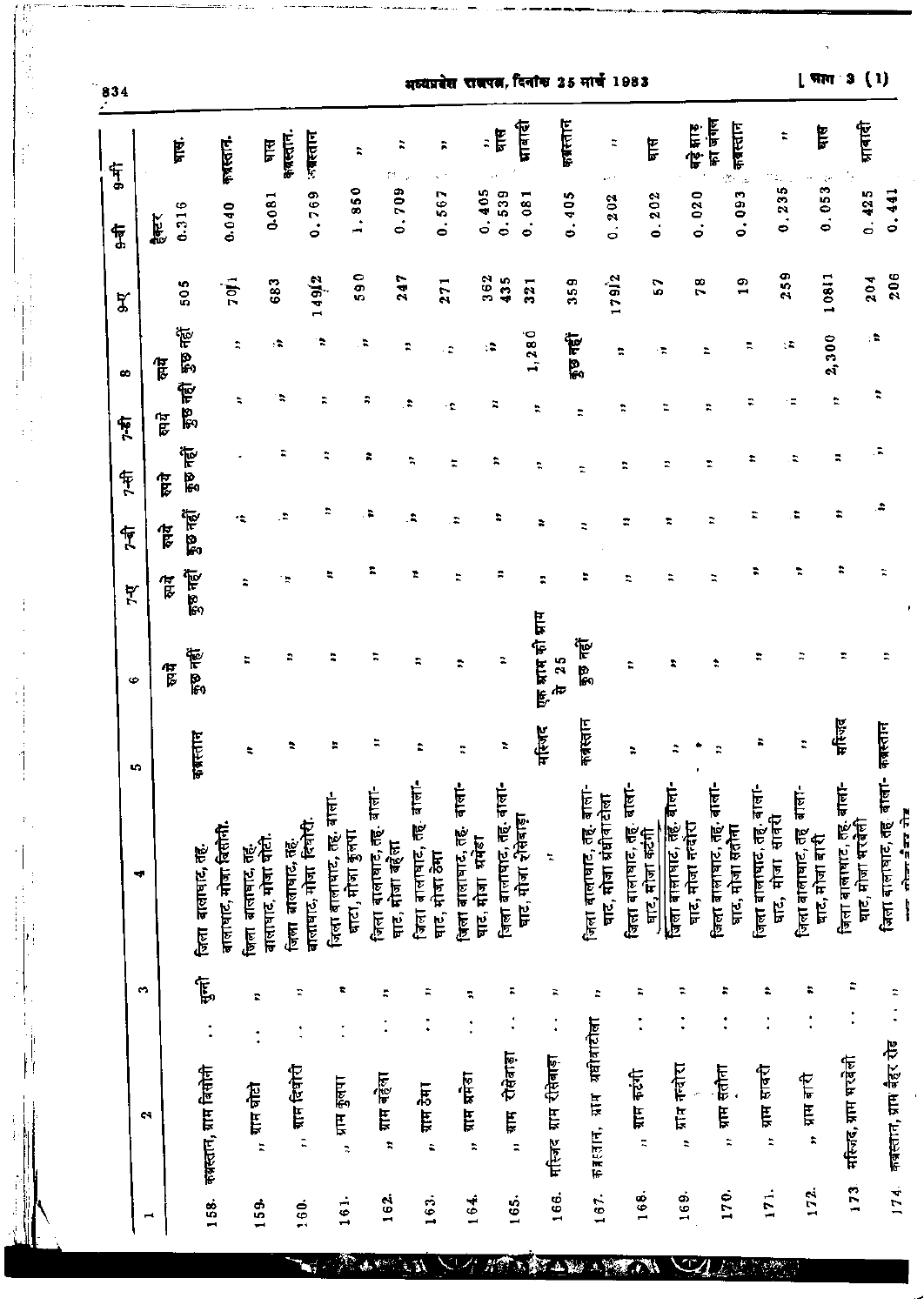|                                                         | $\bullet$ 543 $(1)$                              | }                                                         | S)                                       |                                                                                                 | मध्यप्रदेश राजपत्र, दिनांक 25 मार्च 1983<br>83                                              |                                           |                                      |                                |                                    |                                                            |                 |           |                                                 |  |  |  |
|---------------------------------------------------------|--------------------------------------------------|-----------------------------------------------------------|------------------------------------------|-------------------------------------------------------------------------------------------------|---------------------------------------------------------------------------------------------|-------------------------------------------|--------------------------------------|--------------------------------|------------------------------------|------------------------------------------------------------|-----------------|-----------|-------------------------------------------------|--|--|--|
|                                                         | गरिजद.<br>Ę<br>$-12$<br>0.728                    | ÷<br>Ę<br>0.725                                           | Щ.<br>P<br>0.121                         | 0.741                                                                                           | 0.040                                                                                       |                                           | 0.364                                | 1.011                          | 0.040                              | 9.510                                                      | 0.069           | 0.688     | $\ddot{ }$<br>1.469                             |  |  |  |
| $\frac{1}{3}$                                           | 14311<br>m                                       | 86/1 학 6.020<br>86/1 표현                                   | $\ddot{o}$<br>2615<br>261                | 77/1,78/2,<br>$7311 - 47$<br>79/1 क,<br>$80/1 -$                                                | 77/8, 7816,<br>73] 1 ज,                                                                     | $7911$ ज,<br>8011 ज.                      | 79119,80119<br>7414, 7814,<br>73119, | 82/2,8312,<br>80129.<br>95117. | 791व,8011व<br>77/0, 781.<br>73114, | $7312$ $\overline{ }$ ,<br>79j2 क,<br>$\frac{80/2}{73/27}$ | 79/21,<br>80127 | Žņ.<br>87 | 255                                             |  |  |  |
|                                                         | ÷                                                | 200                                                       | 5,100                                    |                                                                                                 |                                                                                             |                                           |                                      |                                |                                    |                                                            |                 |           | कुछ नहीं                                        |  |  |  |
| Ì                                                       | î,                                               | ÷,                                                        | ÷                                        |                                                                                                 |                                                                                             |                                           |                                      |                                |                                    |                                                            |                 |           | ÷,                                              |  |  |  |
|                                                         | ۱Ż                                               | ÷                                                         | ÷                                        |                                                                                                 |                                                                                             |                                           |                                      |                                |                                    |                                                            |                 |           | ÷,                                              |  |  |  |
|                                                         | $\epsilon$                                       | z                                                         | ς                                        |                                                                                                 |                                                                                             |                                           |                                      |                                |                                    |                                                            |                 |           | ĉ                                               |  |  |  |
|                                                         | 0.16                                             | कुछ नहीं                                                  | बोलमारा<br>ر د (<br>ĚД                   | 10.21<br>4.25,<br><b>TE</b><br>真<br>Ę                                                           | 37.00,<br>4.40,<br>दुलारपुर<br>बिसोनी<br>HL                                                 | H<br>बुरसी-<br>居                          | 4.45<br>भानुटोला<br>10,00<br>Ë       |                                |                                    |                                                            |                 |           | कुछ नहीं                                        |  |  |  |
| ٠                                                       | 500<br>कृषि से                                   | ا باري.<br>ا<br>ক্টুচ নহী                                 | Æ<br>चल सम्मति<br>200,                   | कृषि भूमि से 2,000<br>4200,<br>हैं<br>乍<br>किराया<br>खोलमारा<br>लांशी की<br>बाँसि से<br>मकान से | 460,<br>की कृषि<br>भूमि से 150,<br>दुलारपुर की कृषि<br>भूमि से 2000,<br>बिसोनी<br>भूमि<br>स | Æ<br>乍<br>कृषि भूषि<br>खरसोटोला<br>1,800, | भानुटोला की कृषि<br>भूमि से 19,800.  |                                |                                    |                                                            |                 |           | कुछ नहीं                                        |  |  |  |
| Ĵ,                                                      | मस्जिद<br>Ę.                                     | मजार                                                      | मस्जिद<br>Ę                              | मदरसा.                                                                                          |                                                                                             |                                           |                                      |                                |                                    |                                                            |                 |           |                                                 |  |  |  |
| in Alian<br>जिला बालाधार, पह<br><b>ATA RIGHT ARE TO</b> | जिला बालाघाट, तह. बाला-<br>धाट, मौजा समनापुर.    | जिला बालाघाट, तह. बाला-<br>घाट, मौजा लांजी.               | ÷,                                       |                                                                                                 |                                                                                             |                                           |                                      |                                |                                    |                                                            |                 |           | विद्या बालाघाट, तह, बाला-<br>घाट, मोजा खोलमारा. |  |  |  |
|                                                         | $\ddot{ }$                                       | $\ddot{\bullet}$                                          | $\ddot{ }$                               |                                                                                                 |                                                                                             |                                           |                                      |                                |                                    |                                                            |                 |           | È,                                              |  |  |  |
| ÷<br>174. कब्रस्तान, ग्राम बैहर रोड                     | 175. मस्जिद निर्माण हेतु मूमि, ग्राम<br>समनापुर. | मजार दुल्लेगाह उर्फ मब्दुल<br>रहमान, ग्राम लांजी.<br>176. | मस्जिद मय मदरसा, ग्राम<br>लांजी.<br>177. |                                                                                                 |                                                                                             |                                           |                                      |                                |                                    |                                                            |                 |           | ग्राम खोजगरा की इषि भूमि                        |  |  |  |
|                                                         |                                                  |                                                           |                                          |                                                                                                 |                                                                                             |                                           |                                      |                                |                                    |                                                            |                 |           |                                                 |  |  |  |

Ĺ, e.<br>He

Ì.

 $\hat{\mathcal{A}}$ 

 $\overline{\cdot}$ 

 $\frac{1}{2}$ 

 $\frac{1}{\sqrt{2}}$ 

**N** 

5

 $\overline{\phantom{0}}$